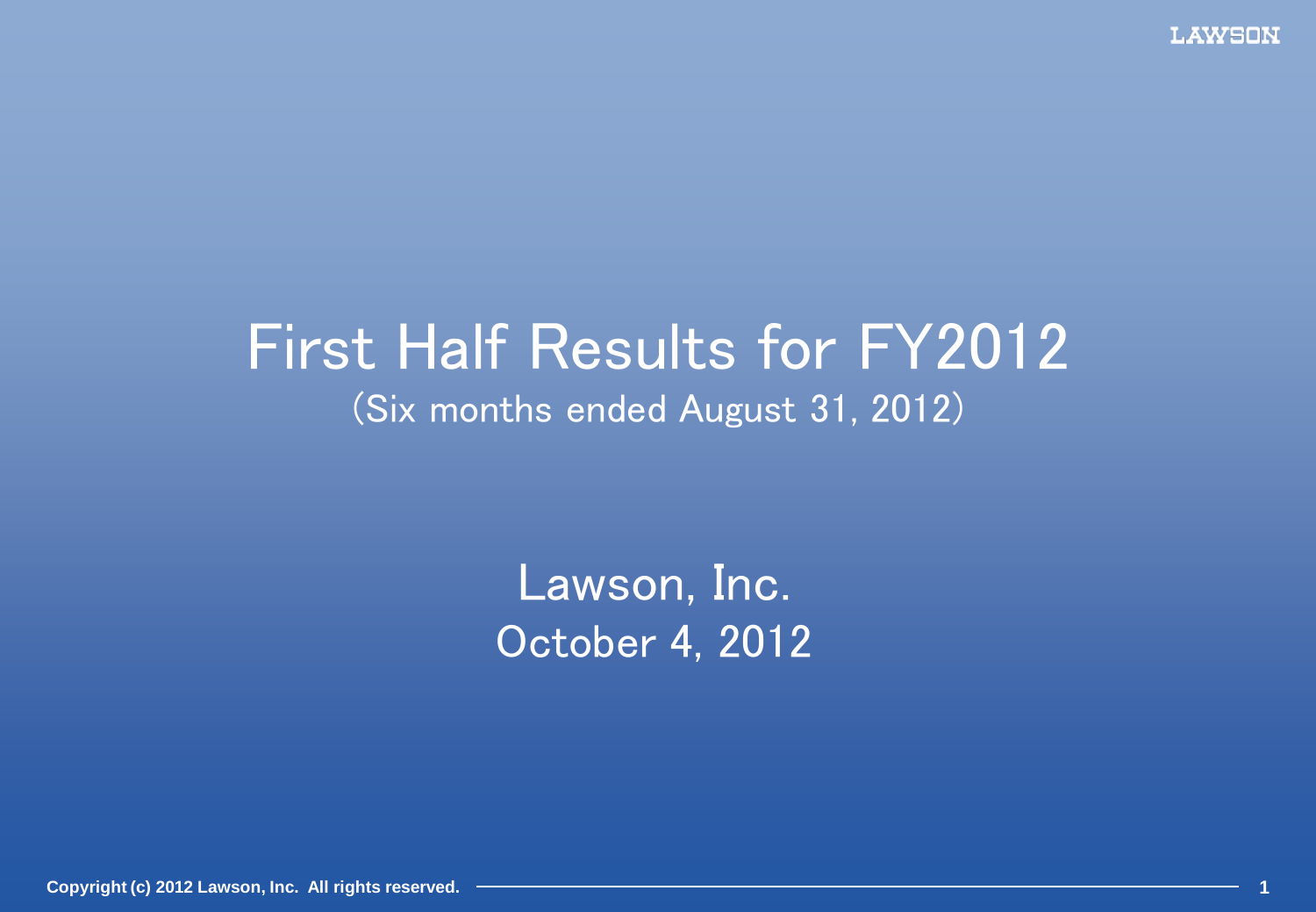# Financial Results for the First Half of FY2012

Tomoki Takanishi Division Director Finance and Accounting Office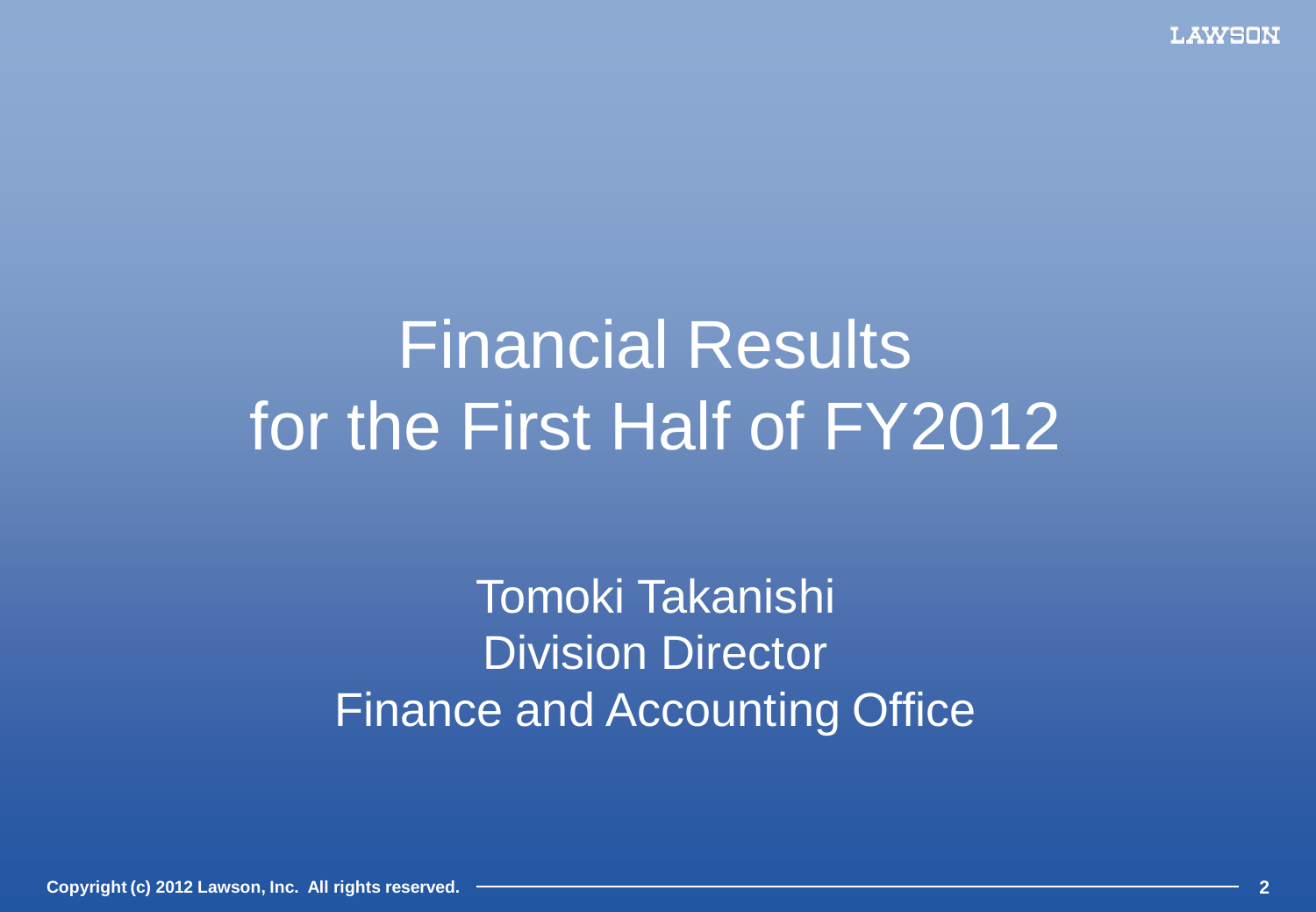### First Half of FY2012 Earnings Summary

|                                 | FY2010-1H | FY2011-1H |        | FY2012-1H |          |
|---------------------------------|-----------|-----------|--------|-----------|----------|
| (Billions of yen)               | Actual    | Actual    | Actual | YoY       | vs. Plan |
| Net sales of all stores         | 837.8     | 916.1     | 970.9  | 106.0%    | 98.7%    |
| Operating profit                | 30.1      | 32.5      | 34.5   | 106.1%    | 101.6%   |
| Operating profit ratio          | 3.6%      | 3.6%      | 3.6%   | 0.0%P     | 0.1%P    |
| <b>Recurring profit</b>         | 29.6      | 32.6      | 34.2   | 105.1%    | 102.0%   |
| Net profit                      | 12.2      | 8.9       | 17.8   | 199.3%    | 107.0%   |
| EPS(Yen)                        | 123.44    | 89.72     | 178.82 | 199.3%    | 107.0%   |
| Dividend payout ratio           | 68.9%     | 97.0%     | 55.9%  | 41.1%P    |          |
| Dividend per share (Yen)        | 85        | 87        | 100    | 13        | 5        |
| Total number of stores in Japan | 9,860     | 10,221    | 10,912 | 691       | 145      |

Note: Change vs. the plan indicates comparison with the initial plan.

- Consolidated operating profit exceeded the plan by 0.6 billion yen, and increased by 6.1% yoy. Sales growth of products with higher GPM and efforts to mark-up processed foods helped improve GPM. Reduction in SG&A expenses by review of IT operational costs and others also helped improve GPM.
- Consolidated net profit exceeded the plan by 1.1 billion yen and almost doubled yoy. In addition to profit from organic growth, extraordinary loss decreased from the previous year when asset liability obligations and disaster-related losses of 11.6 billion yen in aggregate were recorded.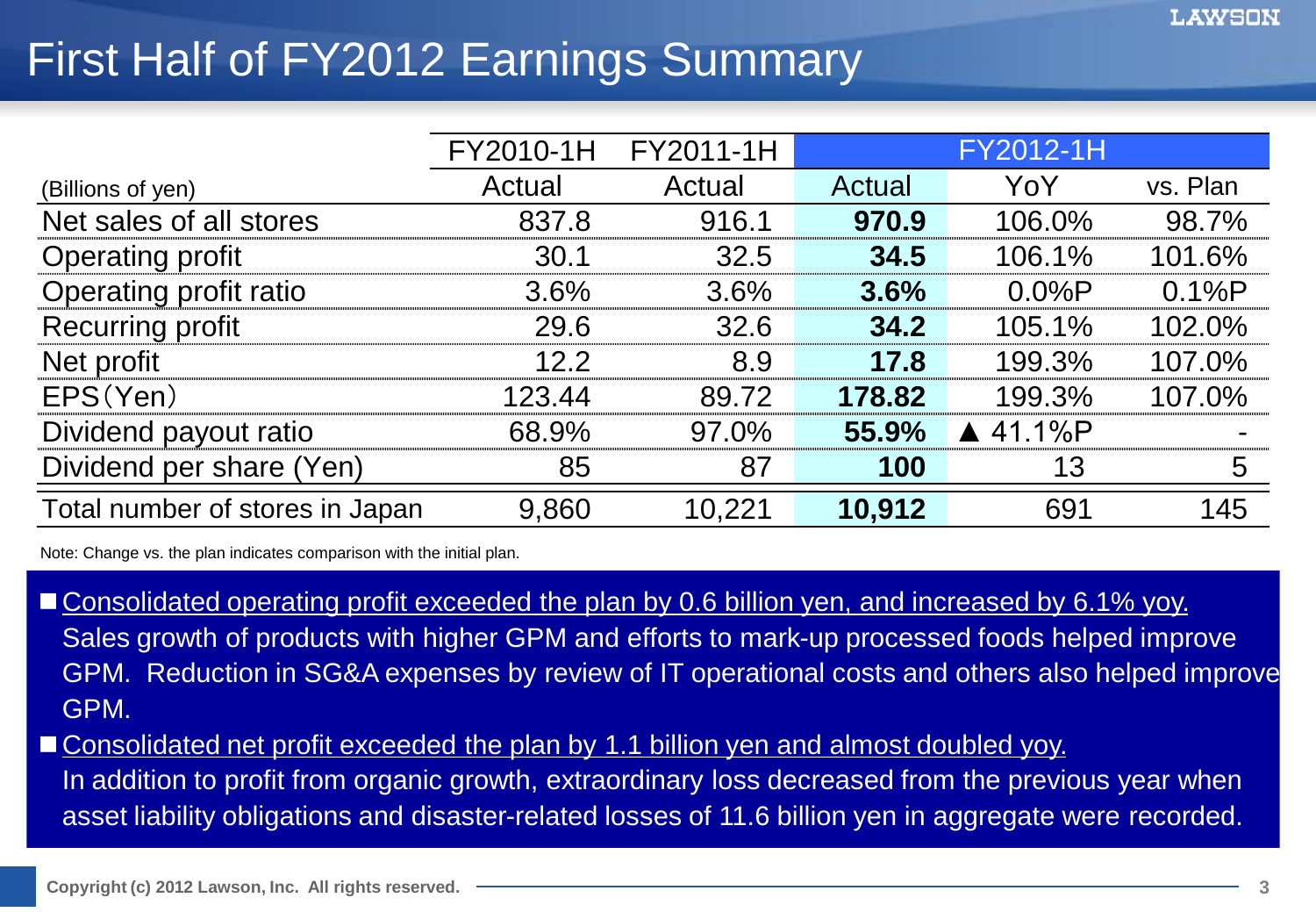### Existing Stores (Non-Consolidated)



- Existing store sales were in line with the plan, up 1.1% yoy, due to favorable sales of OTC fast foods with high gross profit margin (GPM), delicatessen items, salad, and fresh foods, which were enhanced to expand customer base to women and seniors.
- Overall GPM improved 0.2 pp from the previous year despite the negative impact of cigarette sales (0.4 pp). GPM of merchandise excluding cigarettes were 0.2pp higher than the plan and 0.6pp higher than a year ago, thanks to contribution by OTC fast foods, confectionery, and beverages.
- As a result, existing store gross profit, an important figure for the company, was up 2.0% yoy.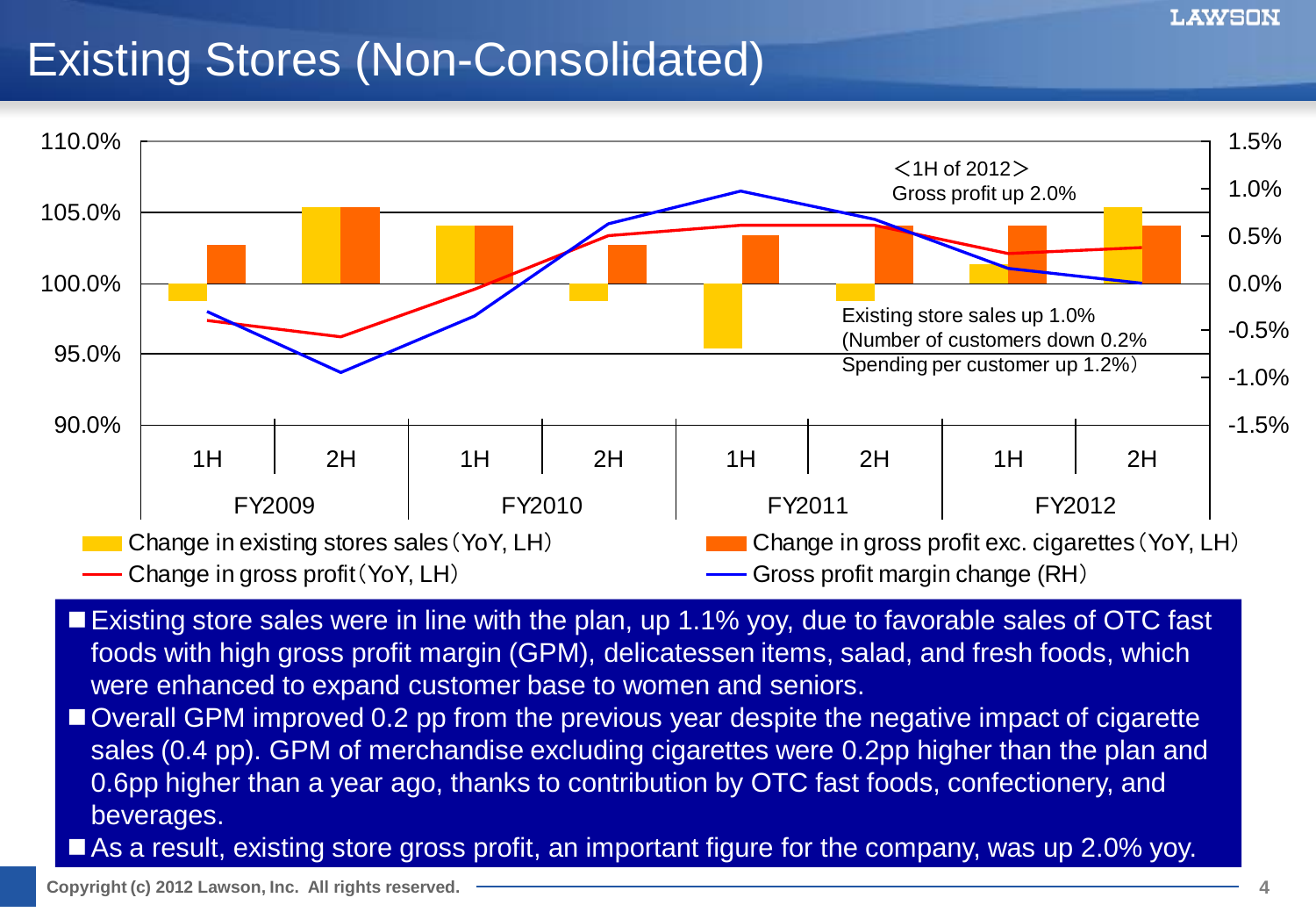#### **LAWSON**

### Store Opening (Non-Consolidated)



■ Successful expansion of customer base has led to more store opening opportunities, mainly in residential areas. We opened 119 more stores than the plan. Favorable operations of existing stores resulted in 21 less closures. A net increase of 430 stores exceeded the plan. Daily sales per new store were firm and reached 533,000 yen.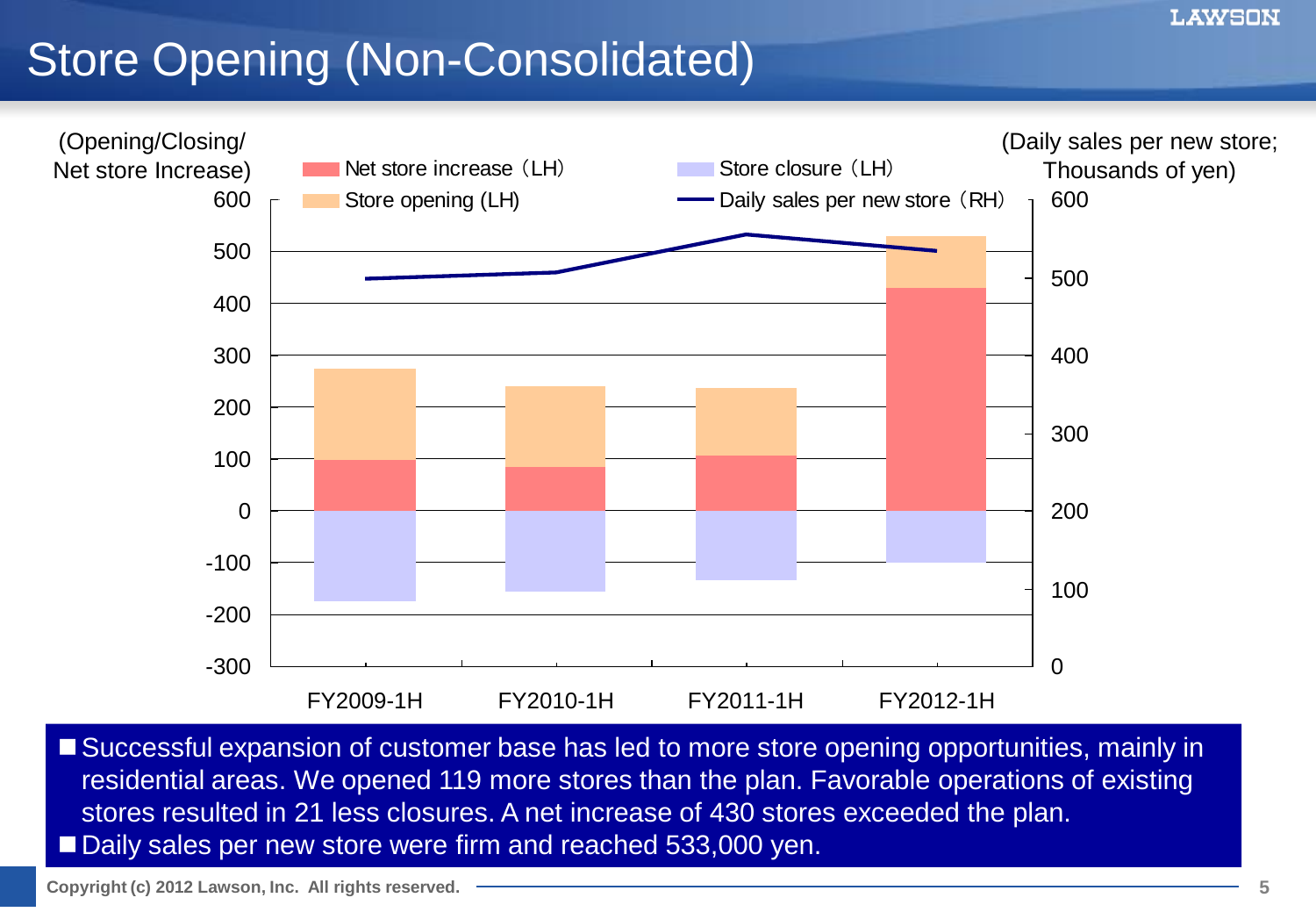|                      |                                                                                                                                                                                                                                                                  |                      | <b>FY2011-1H</b>                                                                                   |       | <b>FY2012-1H</b>        | <b>FY2011</b>                                                                                |
|----------------------|------------------------------------------------------------------------------------------------------------------------------------------------------------------------------------------------------------------------------------------------------------------|----------------------|----------------------------------------------------------------------------------------------------|-------|-------------------------|----------------------------------------------------------------------------------------------|
|                      | (Billions of yen)                                                                                                                                                                                                                                                |                      | Actual                                                                                             |       | Actual Change           | <b>Forecast</b>                                                                              |
|                      | Selling, general and administrative expenses                                                                                                                                                                                                                     |                      | 93.1                                                                                               | 100.8 | 7.7                     | Increase 5-10%                                                                               |
| Non-consolidated     |                                                                                                                                                                                                                                                                  |                      |                                                                                                    |       |                         |                                                                                              |
|                      | $\leq$ Major Strategic Expenses $>$                                                                                                                                                                                                                              |                      |                                                                                                    |       |                         |                                                                                              |
|                      | Personnel costs                                                                                                                                                                                                                                                  |                      | 17.5                                                                                               | 17.7  | 0.2                     | <b>Almost flat</b>                                                                           |
|                      | <b>IT-related costs</b>                                                                                                                                                                                                                                          |                      | 7.6                                                                                                | 7.6   | 0.0                     | Increase 0-5%                                                                                |
|                      | (Hardware leasing, software amortzation, maintenance, etc.)                                                                                                                                                                                                      |                      |                                                                                                    |       |                         |                                                                                              |
|                      | Advertising and promotional expenses                                                                                                                                                                                                                             |                      | 5.6                                                                                                | 7.0   |                         | 1.4 Increase 20-25%                                                                          |
|                      | <b>Consolidated SG&amp;A expenses</b>                                                                                                                                                                                                                            |                      | 128.7                                                                                              | 138.8 |                         | 10.1 Increase 5-10%                                                                          |
|                      | <b>Compared to 1H of FY2011</b>                                                                                                                                                                                                                                  |                      |                                                                                                    |       | <b>Compared to Plan</b> |                                                                                              |
| Non-<br>consolidated | $\triangleright$ Advertising and promotional expenses to<br>enhance promotional activities targeted at Ponta<br>card members and the point-collecting campaign<br>> Other: More expenses for facilities associated<br>with net increase in stores and remodeling | Consolidated<br>Non- | 0.5 billion yen less than the plan.<br>operation and maintenance costs                             |       |                         | $\triangleright$ Reduction in IT-related costs due to revision in                            |
| Consolidated         | $\triangleright$ Advertising and promotional expenses to<br>enhance Lawson HMV Entertainment's ticket<br>business<br>> Higher lease expenses due to an increase in<br>installation of ATMs operated by Lawson ATM<br><b>Networks</b>                             | Consolidated         | 1.2 billion yen less than the plan<br>(In addition to the above reason)<br><b>Plus</b><br>Shanghai |       |                         | > Contributed by cost cut efforts of Ninety-nine<br>≻ Opened less stores overseas such as in |
|                      | Convight (a) 2012 Lougan Ing All rights reserved                                                                                                                                                                                                                 |                      |                                                                                                    |       |                         |                                                                                              |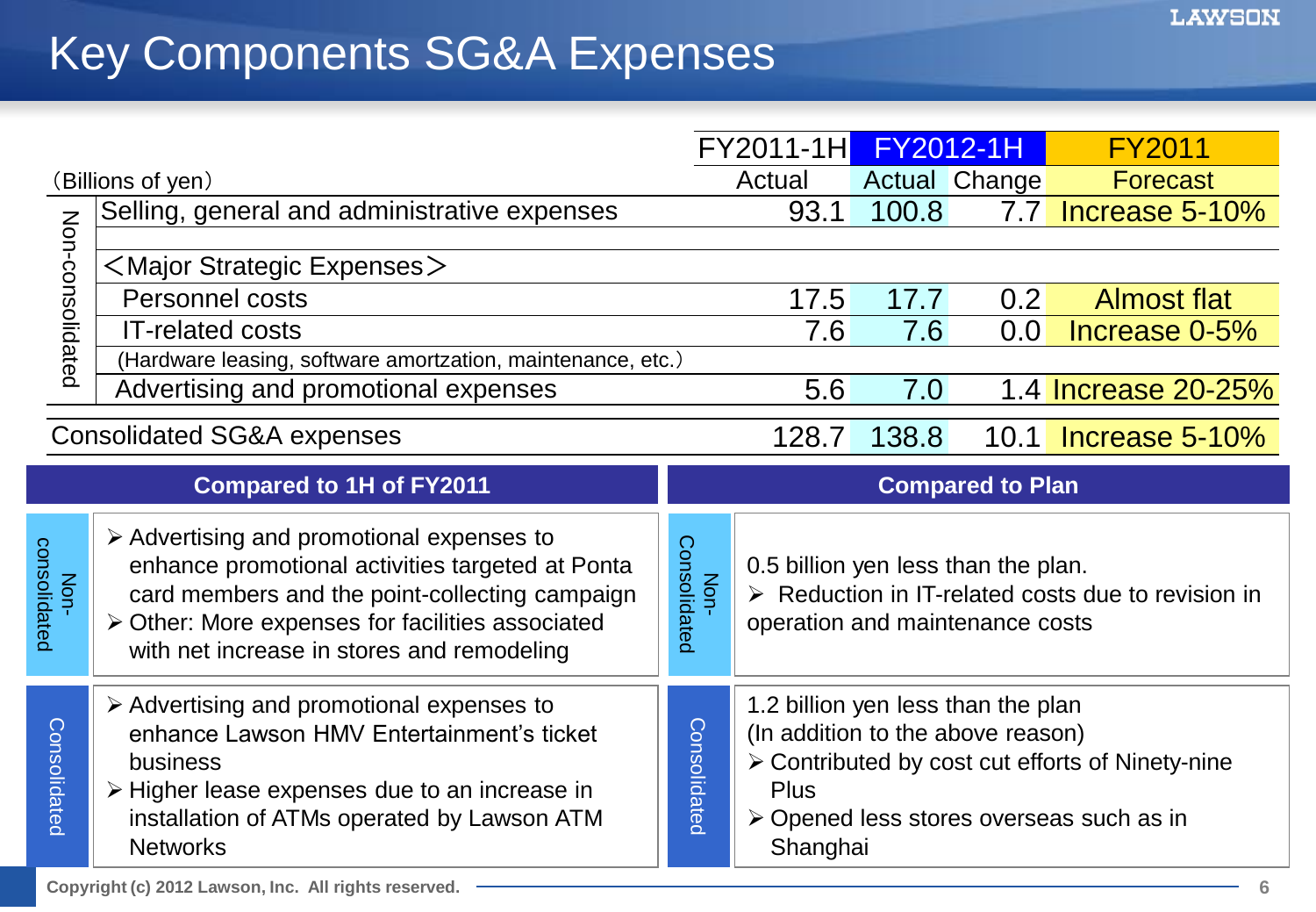### Earnings of Major Subsidiaries and Affiliates

| <operating major="" of="" profit="" subsidiaries=""></operating> |                                                                                                                                                                                                                    |        | <b>FY2012-1H</b> |                   | <b>FY2012</b>            |                  |
|------------------------------------------------------------------|--------------------------------------------------------------------------------------------------------------------------------------------------------------------------------------------------------------------|--------|------------------|-------------------|--------------------------|------------------|
|                                                                  |                                                                                                                                                                                                                    | FY-end | Ownership        | Actual            | Change                   | <b>Forecast</b>  |
| Ninety-nine Plus, Inc.                                           |                                                                                                                                                                                                                    | Feb.   | 100.0%           | 1.08              | 0.03                     | 2.10             |
| Lawson HMV Entertainment, Inc.                                   |                                                                                                                                                                                                                    | Feb.   | 100.0%           | 1.13              | 0.19                     | 2.30             |
| Shanghai Hualian Lawson, Inc.                                    |                                                                                                                                                                                                                    | Dec.   | 85.0%            | $\triangle$ 0.50* | 0.50<br>$\blacktriangle$ | $\triangle$ 0.90 |
| Lawson ATM Networks, Inc.                                        |                                                                                                                                                                                                                    | Feb.   | 76.6%            | 2.38              | 0.63                     | 4.30             |
| Actual results from January 2012 to June 2012                    |                                                                                                                                                                                                                    |        |                  |                   |                          |                  |
| $\leq$ Operating Profit of Equity-method Subsidiaries $>$        |                                                                                                                                                                                                                    |        |                  | <b>FY2012-1H</b>  |                          |                  |
| Lawson Okinawa, Inc.<br>49.0%<br>Feb.                            |                                                                                                                                                                                                                    |        | 0.46             | 0.06              |                          |                  |
|                                                                  |                                                                                                                                                                                                                    |        |                  |                   |                          |                  |
| <b>Ninety-nine Plus</b>                                          | Slight increase in operating profit as cost cuts and operational improvement offset the impact<br>from a tough comparison to the previous year's hot summer. Steady progress in conversion to<br>franchise stores. |        |                  |                   |                          |                  |
| <b>Lawson HMV Entertainment</b>                                  | The measures to enhance entertainment business resulted to capturing sales opportunities of<br>big performances. Favorable ticket sales led to profit growth.                                                      |        |                  |                   |                          |                  |
| Shanghai Hualian Lawson                                          | After acquiring a controlling interest, the internal system was reviewed and the measure to<br>improve operation was implemented. Profit dropped du to restructuring costs but was in line<br>with the plan.       |        |                  |                   |                          |                  |
| Lawson ATM Networks                                              | Net increase in store openings led to more ATM installation. The number of transactions rose<br>ويتماس والمستغفر والمستراه والسفار وبالمرور والخاري والمستوسد والخالف                                              |        |                  |                   |                          |                  |

and profit increased thanks to being better known.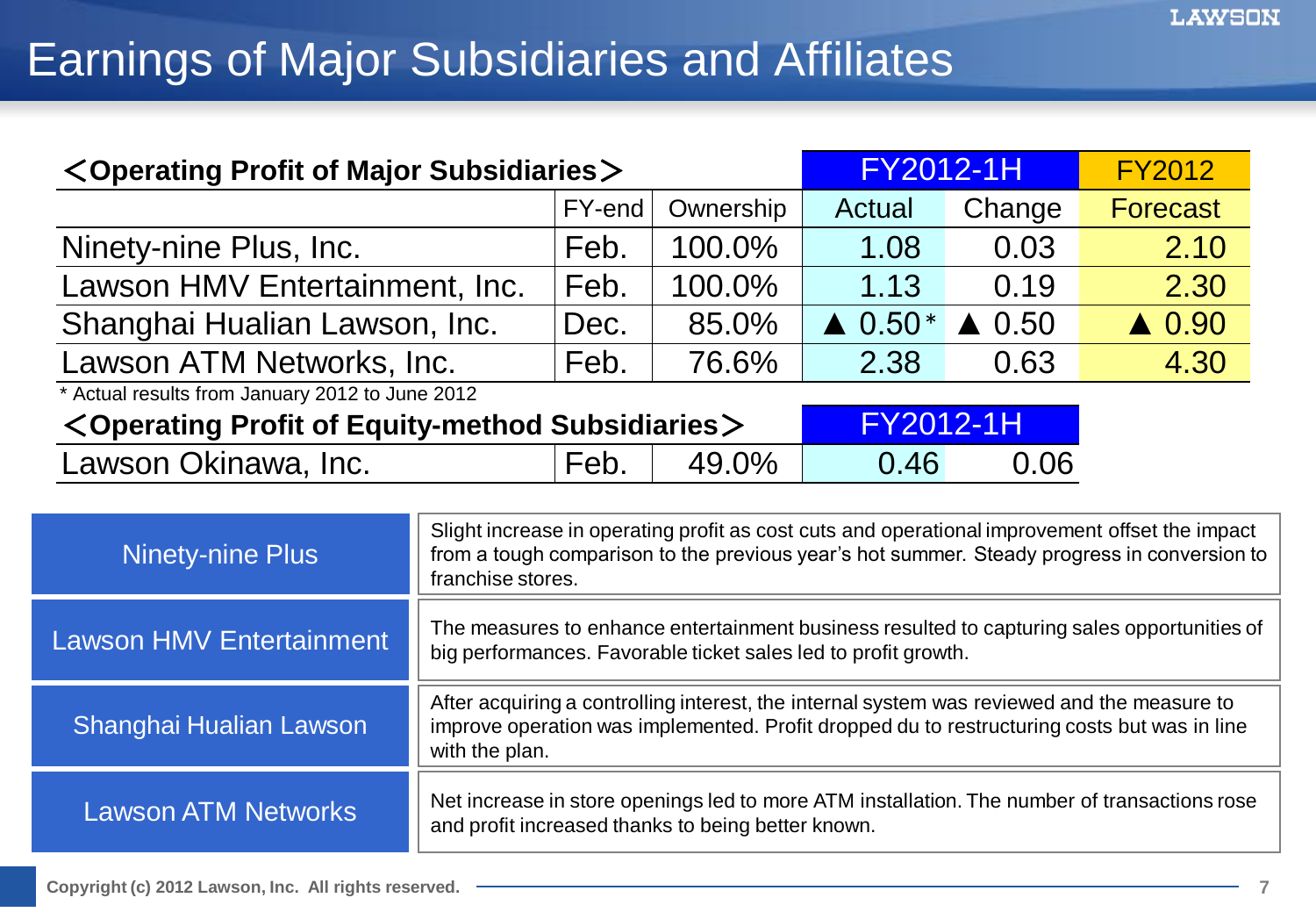#### **LAWSON**

### First Half of FY2012 Balance Sheet and Cash Flow (Consolidated)

|                               | Aug. 31, | Chg. from       |                                     | Aug. 31, | Chg. from       |
|-------------------------------|----------|-----------------|-------------------------------------|----------|-----------------|
|                               | 2012     | Feb. 28,        |                                     | 2011     | Feb. 28,        |
| Total current assets          | 177.7    | 17.6            | <b>Total current liabilities</b>    | 236.7    | 18.7            |
| (Cash and deposits)           | 90.5     | 11.4            | (Accounts payable-trade)            | 105.6    | 17.4            |
| (Marketable securities)       | 4.9      | 0.0             | (Deposits payable)                  | 76.3     | 1.3             |
| (Accounts receivable)         | 38.3     | 5.6             | <b>Total noncurrent liabilities</b> | 103.7    | 4.8             |
| Total noncurrent assets       | 385.4    | 14.1            | (Long-term guarantee deposits)      | 35.4     | $\triangle$ 0.2 |
| Property, plant and equipment | 196.8    | 13.0            | <b>Net Assets</b>                   | 222.8    | 8.1             |
| Intangible assets             | 36.4     | $\triangle$ 2.5 | (Common stock)                      | 58.5     | 0.0             |
| Investments and other assets  | 152.1    | 3.6             | (Retained earnings)                 | 115.8    | 8.5             |
| (Long-terms loans receivable) | 33.6     | 1.5             | Liabilities, and net assets         | 563.2    | 31.8            |
| (Guatantee deposits)          | 85.0     | 1.4             |                                     |          |                 |
| <b>Total Assets</b>           | 563.2    | 31.8            |                                     |          |                 |

|                                     |          | (Billions of yen) |
|-------------------------------------|----------|-------------------|
|                                     | Aug. 31, | Chg. from         |
|                                     | 2011     | Feb. 28,          |
| <b>Total current liabilities</b>    | 236.7    | 18.7              |
| (Accounts payable-trade)            | 105.6    | 17.4              |
| (Deposits payable)                  | 76.3     | 1.3               |
| <b>Total noncurrent liabilities</b> | 103.7    | 4.8               |
| (Long-term guarantee deposits)      | 35.4     | $\triangle$ 0.2   |
| <b>Net Assets</b>                   | 222.8    | 8.1               |
| (Common stock)                      | 58.5     | 0.0               |
| (Retained earnings)                 | 115.8    | 8.5               |
| Liabilities, and net assets         | 563.2    | 31.8              |
|                                     |          |                   |

|                                     |           |                       | (Billions of yen) |
|-------------------------------------|-----------|-----------------------|-------------------|
|                                     | FY2010-1H | FY2011-1H             | FY2012-1H         |
| Cash flows from operating activiti- | 63.4      | 67.8                  | 53.3              |
| Cash flows from investing activitie | 12.6      | $\triangle$ 28.4      | $\triangle$ 28.9  |
| Free cash flows                     | 50.7      | 39.3                  | 24.3              |
| Cash flows from financing activitie | 16.1      | $\blacktriangle$ 13.2 | 14.7              |
| (Reference) Cash and deposits       | 97.6      | 94.3                  | 90.5              |
|                                     |           |                       |                   |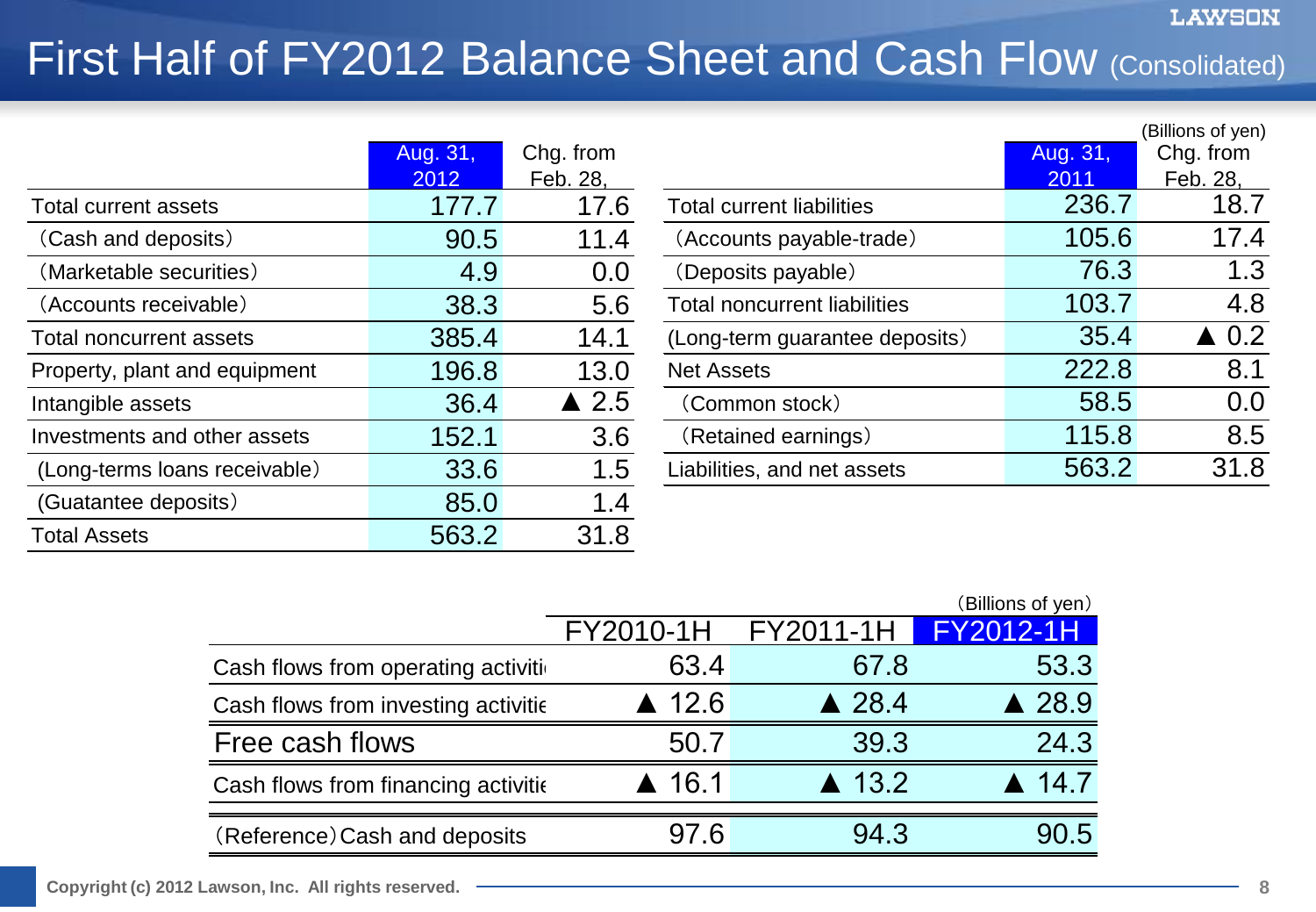### FY2012 Consolidated Results Forecasts

|                                       | FY2010  | FY2011  |             | <b>FY2012 Forecast</b> |
|---------------------------------------|---------|---------|-------------|------------------------|
| (Billions of yen)                     | Actual  | Actual  | <b>Plan</b> | YoY                    |
| Net sales of all stores               | 1,682.8 | 1,825.8 | 1,950.0     | 106.8%                 |
| Operating profit                      | 55.5    | 61.7    | 66.0        | 106.8%                 |
| Operating profit ratio                | 3.3%    | 3.4%    | 3.4%        | 0.0%P                  |
| <b>Recurring profit</b>               | 54.5    | 61.7    | 65.1        | 105.5%                 |
| Net profit                            | 25.3    | 24.8    | 33.4        | 134.2%                 |
| <b>ROE</b>                            | 12.8%   | 12.0%   | 15.3%       | 3.3%P                  |
| EPS(Yen)                              | 254.61  | 249.17  | 334.37      | 134.2%                 |
| Dividend payout ratio                 | 66.8%   | 72.2%   | 59.8%       | ▲ 12.4%P               |
| Dividend per share (Yen)              | 170     | 180     | 200         | 20                     |
| Total number of stores in Japan       | 9,994   | 10,457  | 11,047      | 590                    |
| (Non-Consolidated)                    |         |         |             |                        |
| Gross profit at existing stores (YoY) | 101.4%  | 104.0%  | 102.3%      | $\triangle$ 1.7%P      |
| Net sales at existing stores (YoY)    | 100.8%  | 105.4%  | 100.5%      | $\triangle$ 4.9%P      |
| Gross profit margin ratio             | 30.6%   | 30.1%   | 30.6%       | 0.0                    |
| Change in GPM exc. Cigarettes         | 0.5%    | 0.5%    | 0.6%        | 0.1%P                  |

Note: Figures in italic indicate the revised figures from the initial plan.

■ Strengthen fresh foods, ready-made meals, Lawson select, fresh coffee, etc. to expand customer base.

■ Spend strategic expenses such as promotional expenses to become well recognized and increase retention of Ponta card holders.

Aim at GPM increase by 0.5pp, through growth in sales of high GPM products and the SCM reform.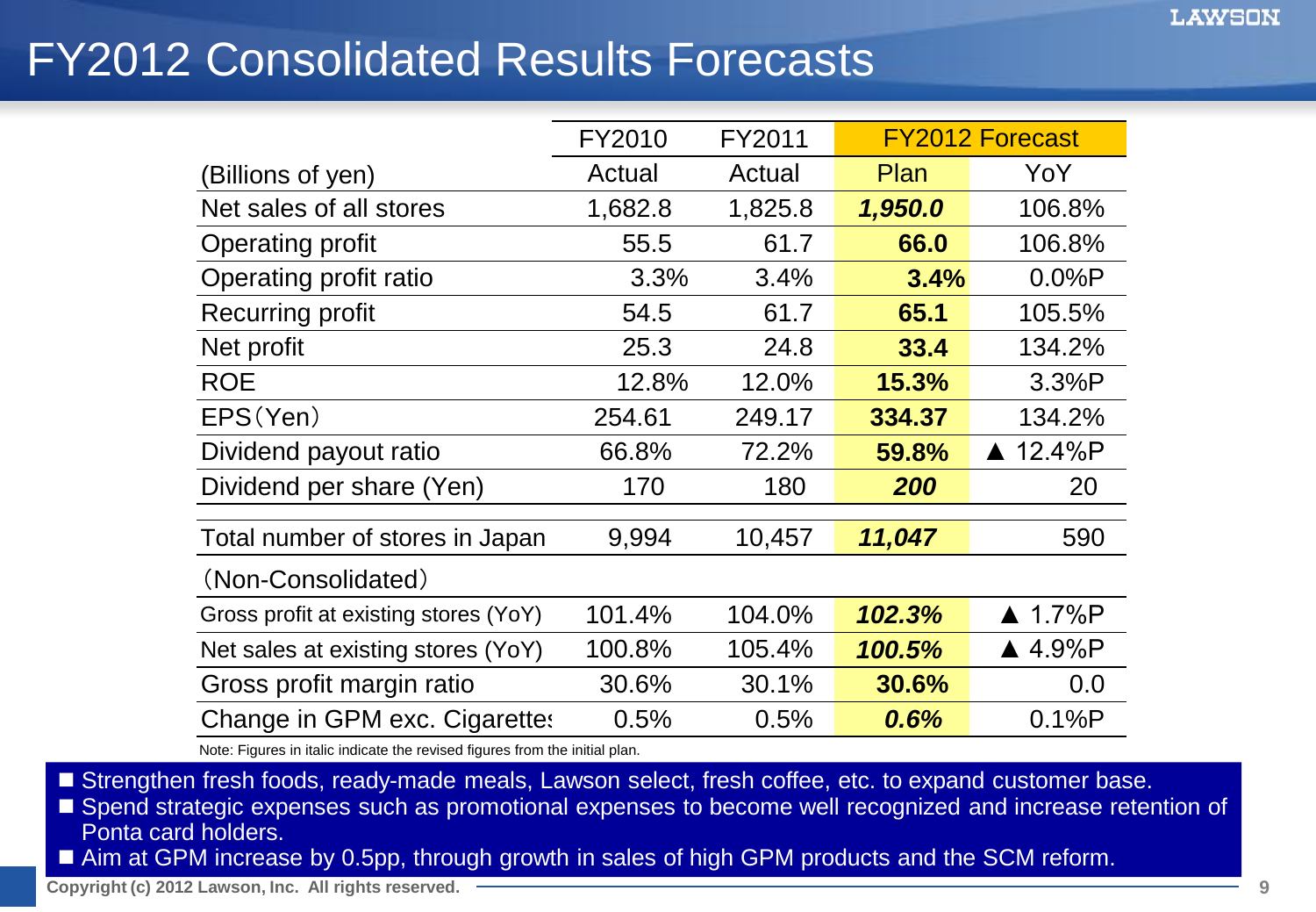# Initiatives for the CVS Business

Genichi Tamatsuka **Chief Operating Officer,** CVS Operating Group CEO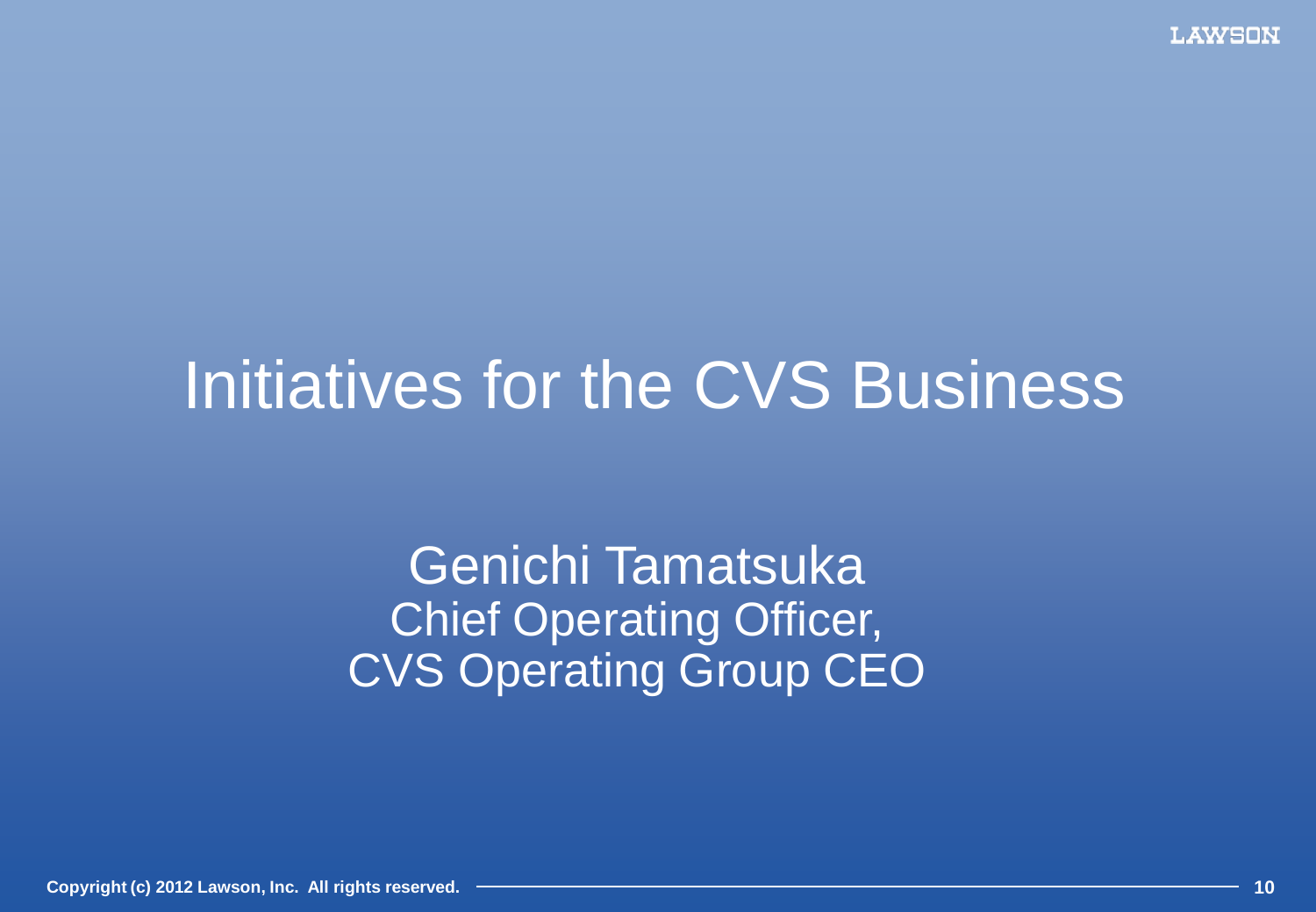### Key Points

- 1. Review of the First Half of FY2012
- 2. Fresh food-type convenience stores
- 3. Private brand strategy
- 4. Enhancing fast foods
- 5. Initiatives for the Second Half of FY2012

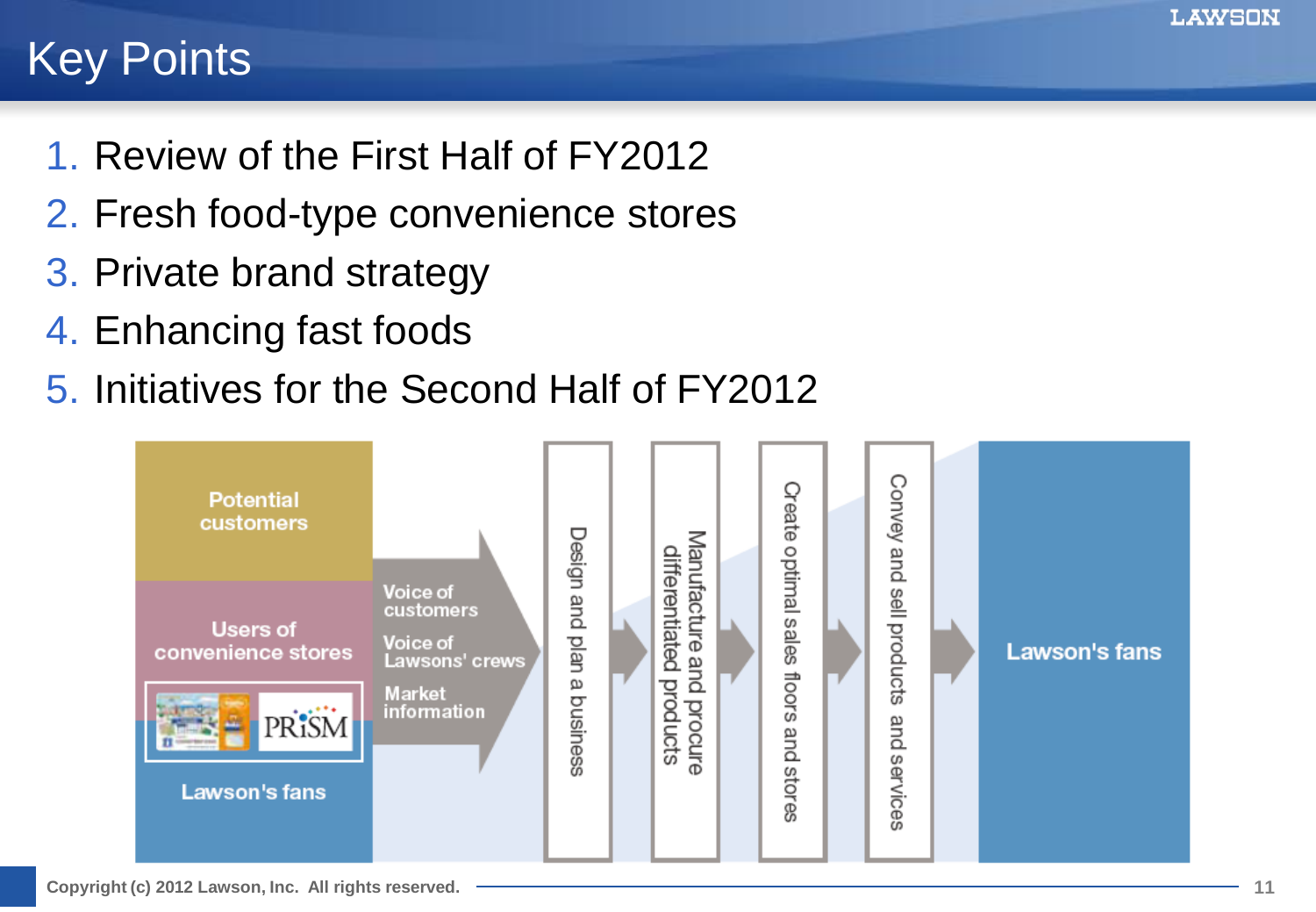### 1. Review of the First Half of FY2012



**LAWSON**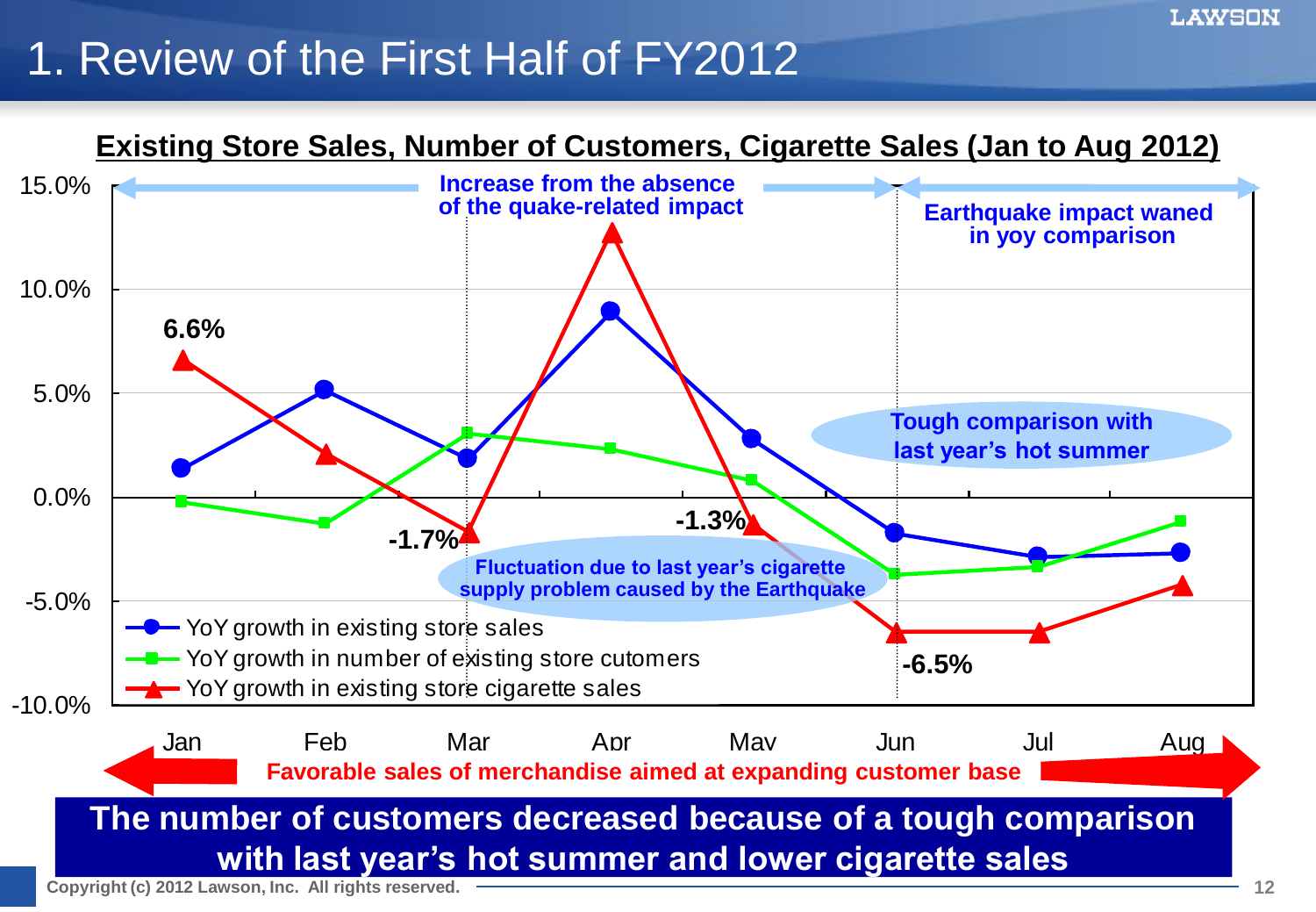## 2. Fresh Food-type CVS Attract Customers



### **The number of fresh food-type CVS increased by over 700 in six months**

**LAWSON**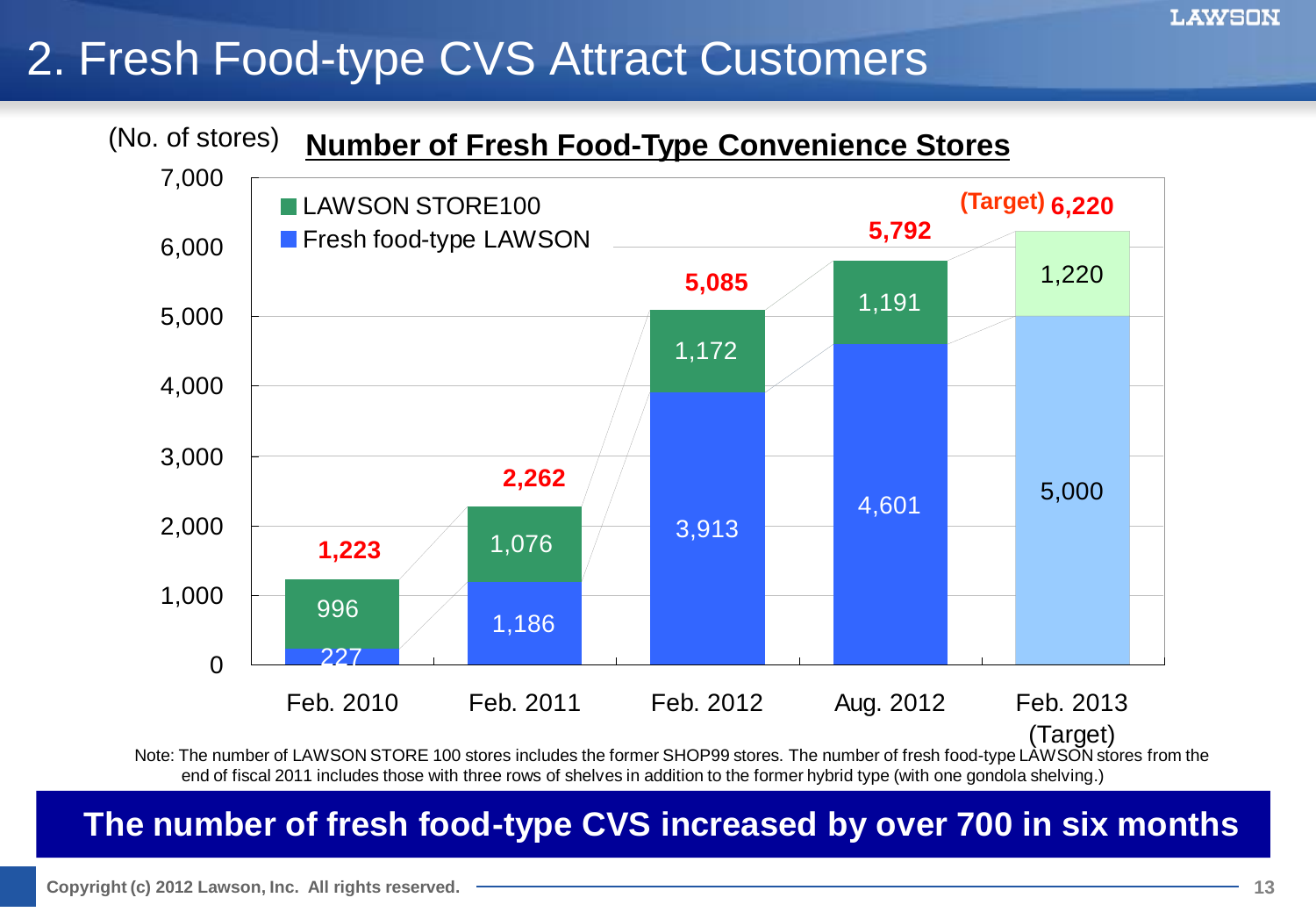### 3. Private Brand Strategy "Lawson select"

### Steady sales growth for our private brand "Lawson select" **Sales increased three times more than a year ago, as of August 2012**

### **Lawson Group's Private Brands**

**Lawson select, Oyatsugoro (snack items), Value Line**

### **PB sales (exc. ready-made meals) account for over 7% of total sales**



Capture customers' needs with our Ponta card data analysis

Optimize the balance of PB and NB (national brand) for each item in developing PB.  $\rightarrow$  No reckless PB category expansion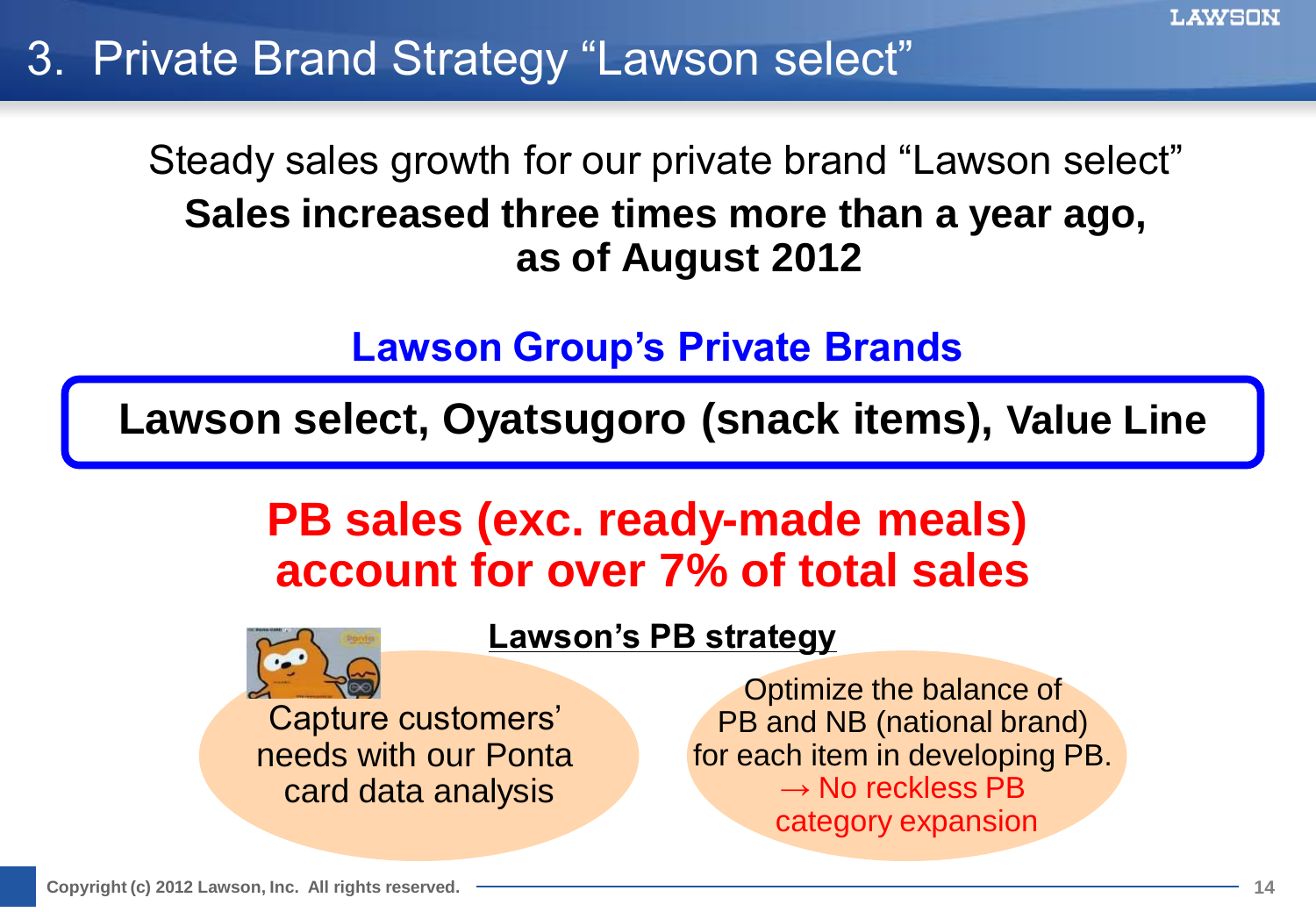### 4. Enhancing Fast Foods by Promoting MACHI café



### **Achieve good flavor and savor**

which cannot copied by peers

### **"Good flavor and taste"**

that beats the conventional expectation regarding Convenience stores

### **"Hospitable savor"**

Warm customer services

**By achieving good flavor and savor, we stayed out of price competition and substantially improved the gross profit margin.**

**Simply placing self-service coffee machine doesn't make success.** ⇒ **We offer face-to-face selling with good store operation**  ⇒ **Effective in peer competition**

### **We aim to increase repeat customers with good taste and savor and establish another differentiating competence.**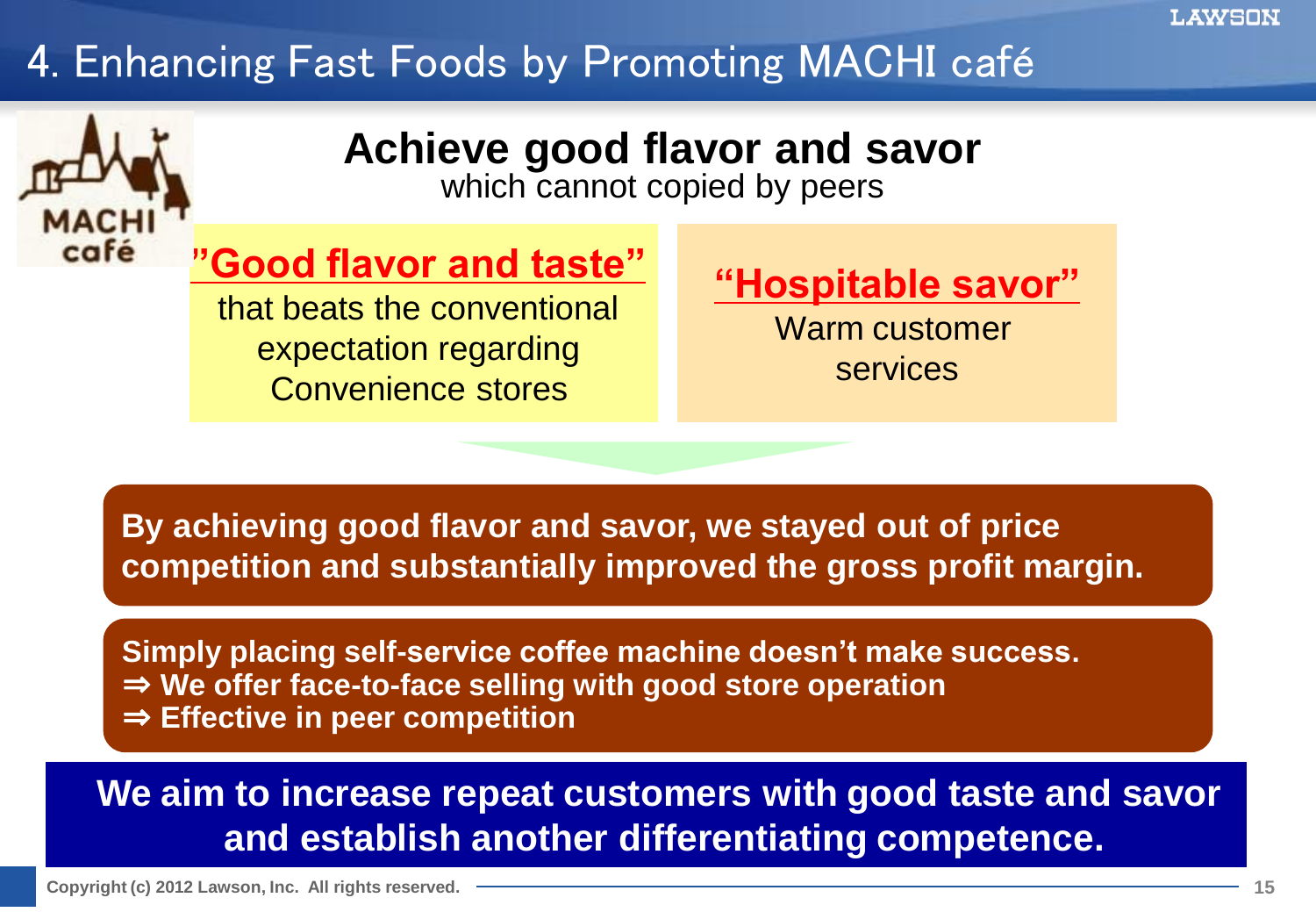## 4. Enhancing Fast Foods:MACHI café Ingredients and Machines

### Selected coffee beans

- Quality green coffee beans procured from partner growers in Brazil
- Imported green beans, then roasted in Japan
- Different beans are used, depending on the menu
- Use beans stamped with "Rainforest Alliance Certified"

### **Fresh milk**

- Use pasteurized milk to realize raw milk flavor
- Authentic coffee extract machines
	- Enable extraction of milk, which our peers struggle to achieve
	- Direct negotiation with the Italian manufacturer enabled us to offer original coffee at lower prices

### **Offer great flavored coffee, beyond the conventional expectation regarding convenience store coffee**



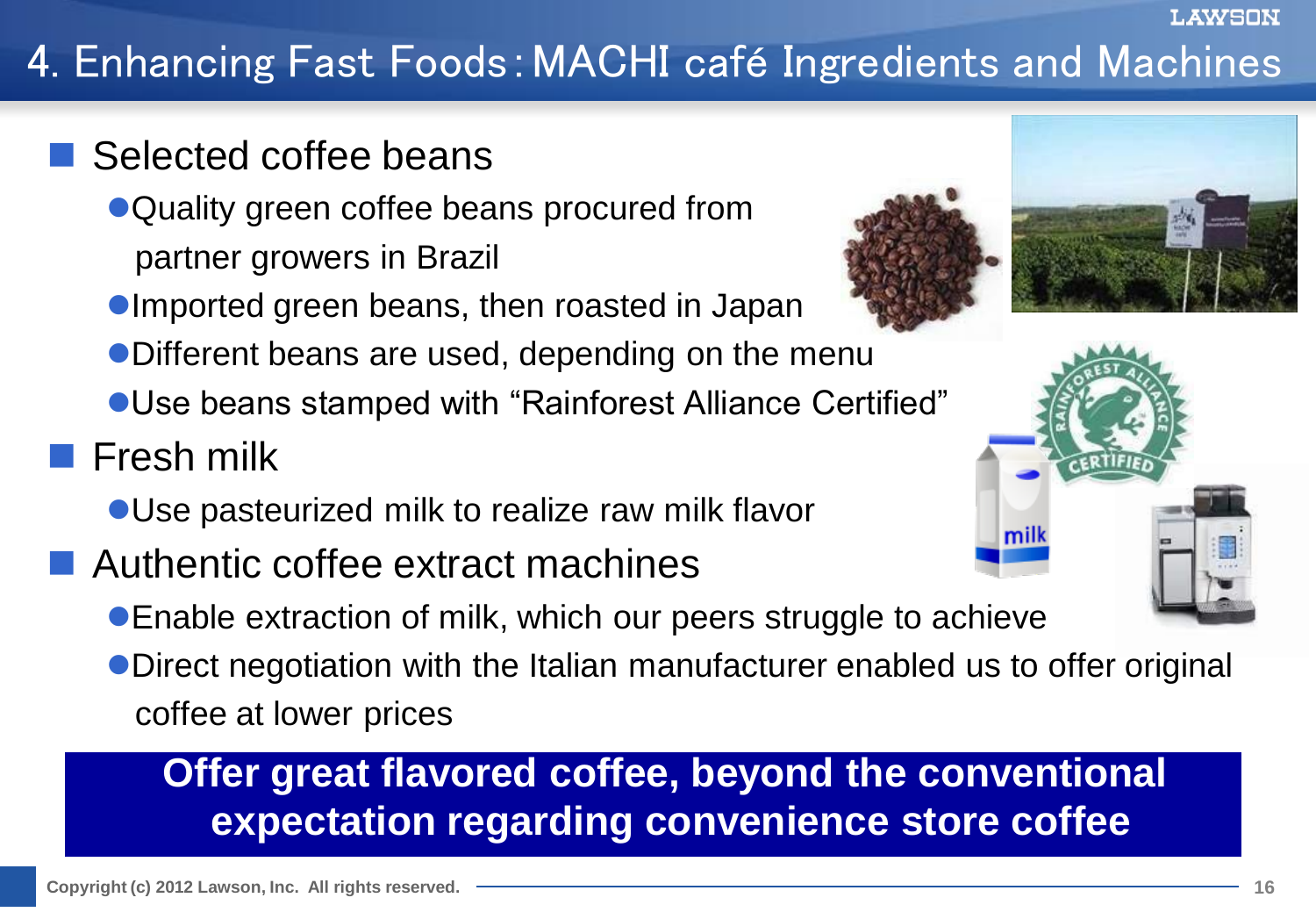LAWSON

### 4. Enhancing Fast Foods:MACHI café Introduction and Effects

### **Example of a Store in Minami Kanto Branch**

Sales: 165 cups of coffee/day Purchasing ratio: 21.8% (One out of 5 customers purchased coffee)



Change since introduction of MACHI café

OTC fast food sales: from 23,800 yen/day to **56,000 yen/day**

YoY increase in the number of customers: from decrease of 10% to **increase of 9%**

### **Introduction of MACHI café led to an increase in the number of customers, despite being surrounded by competitors' stores**

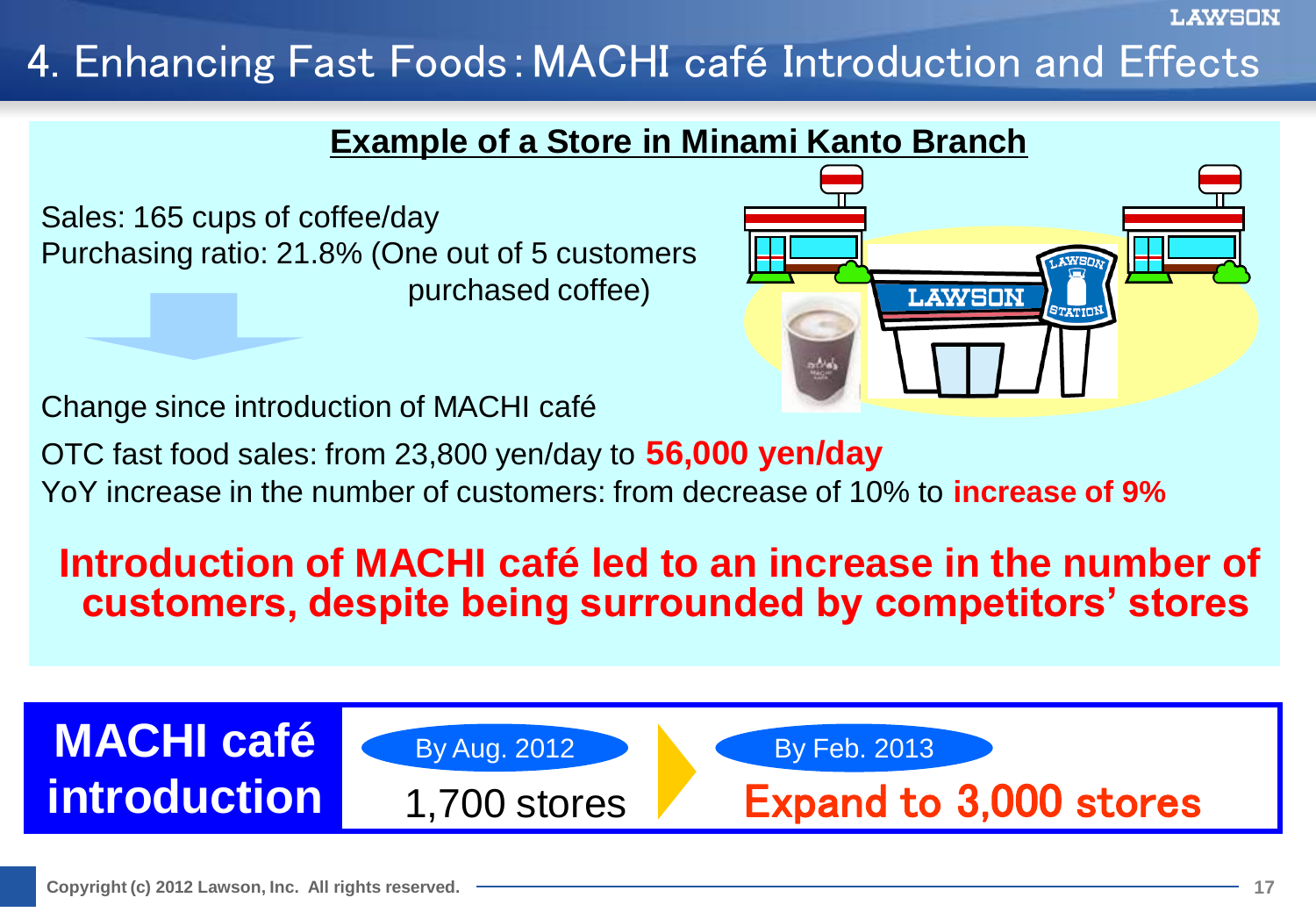

### 5. Initiatives to take in the Second Half of FY2012

**Handle fresh foods in all stores** 

**Enhance OTC fast food sales**

**Strategic, proactive sales promotion**

**Increase the number of customers with two major strategies:**

**Customer base expansion and increase in loyal customers**

**Aim to increase gross profits and achieve full-year earnings forecasts**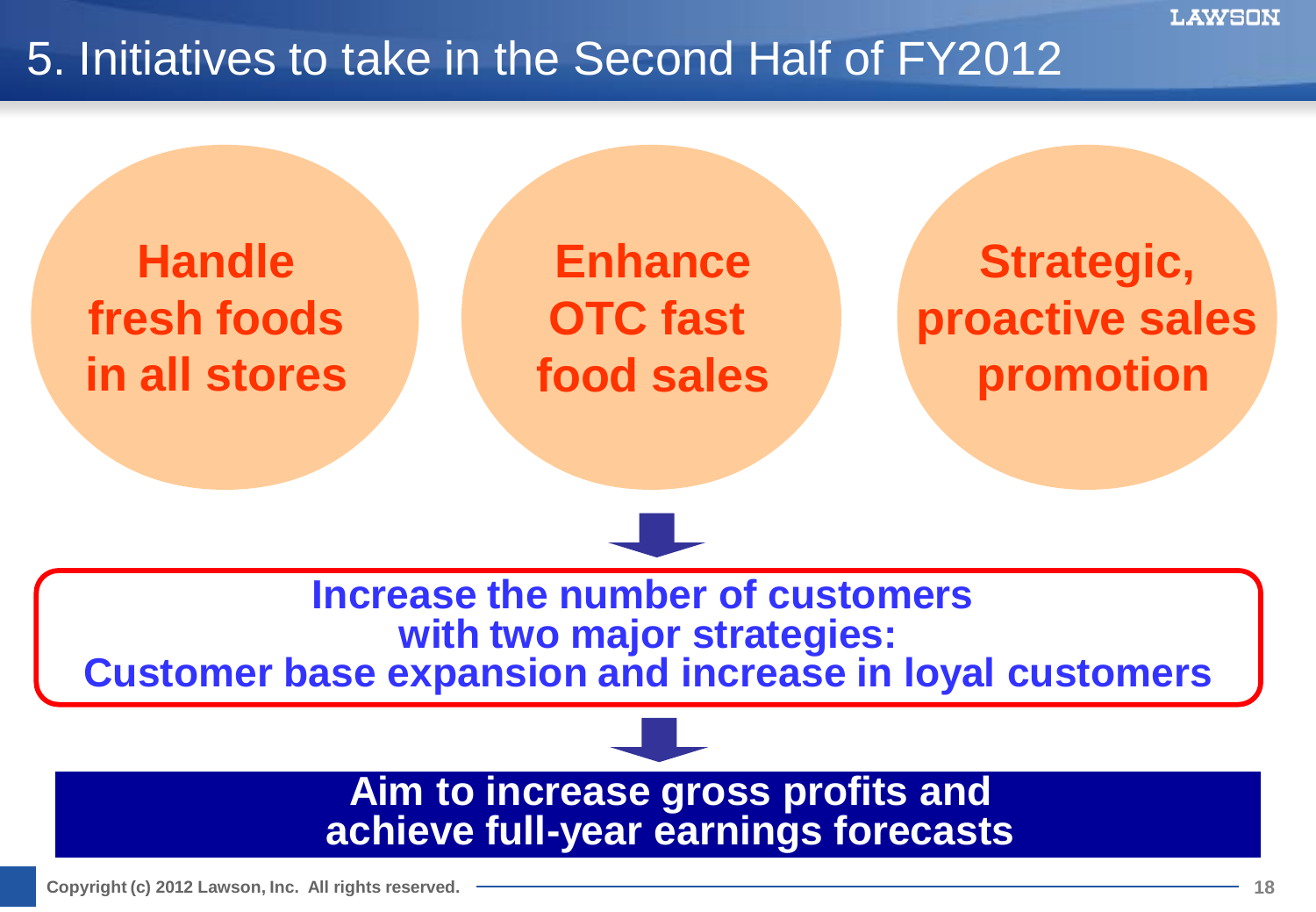# **Strategy for Value Creation**

## Takeshi Niinami President & CEO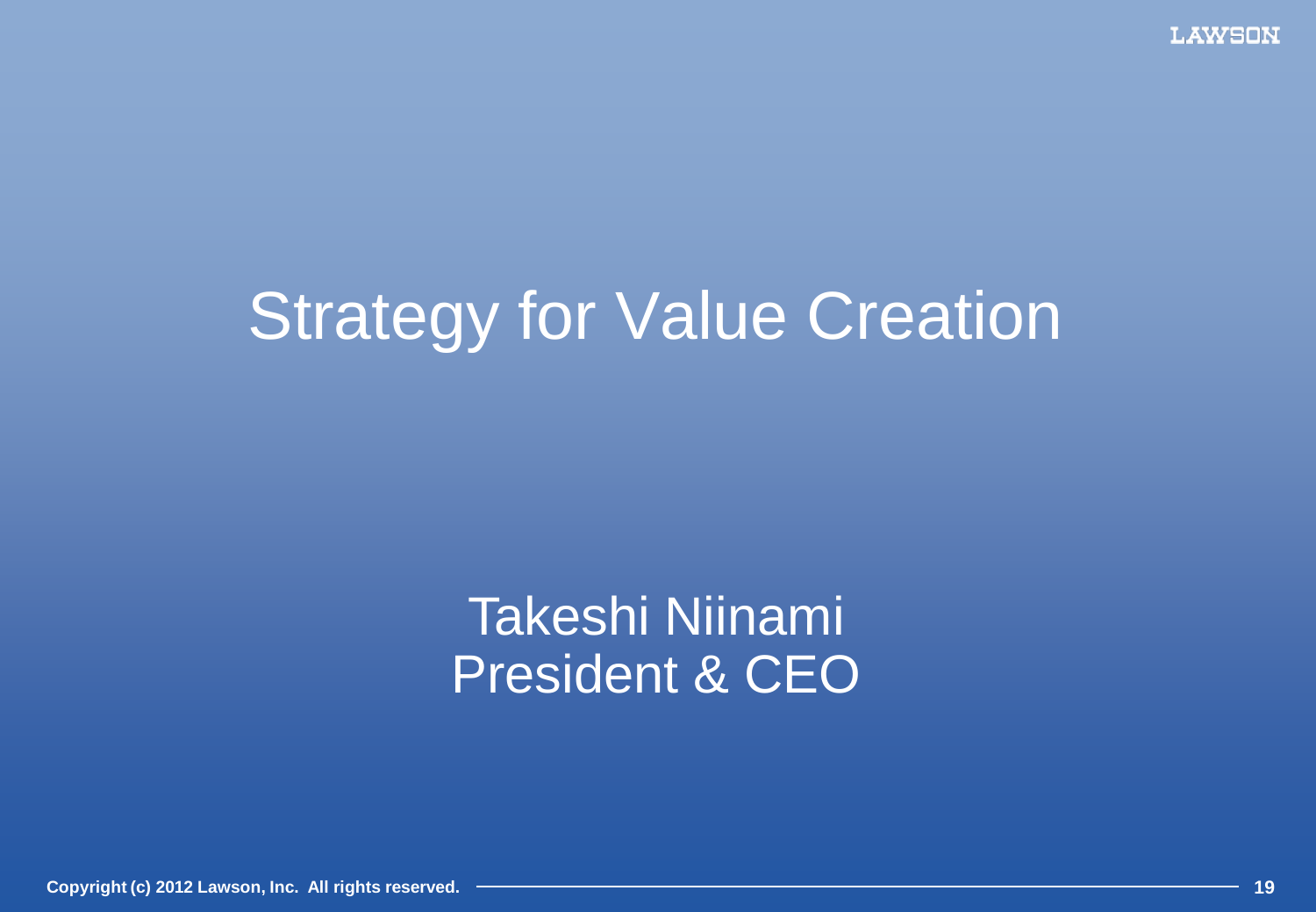### **Key Points**

- Shareholder-oriented capital policy
	- Emphasis on high level of Total Shareholder Return
	- Sustainable dividend growth
	- ROIC standards in store openings
- Our growth drivers and ROE improvement
	- Differentiation through products with higher GPM and health care businesses
	- High customer retention through CRM
	- **Productivity improvement through SCM reform**
- Cash flow allocation strategies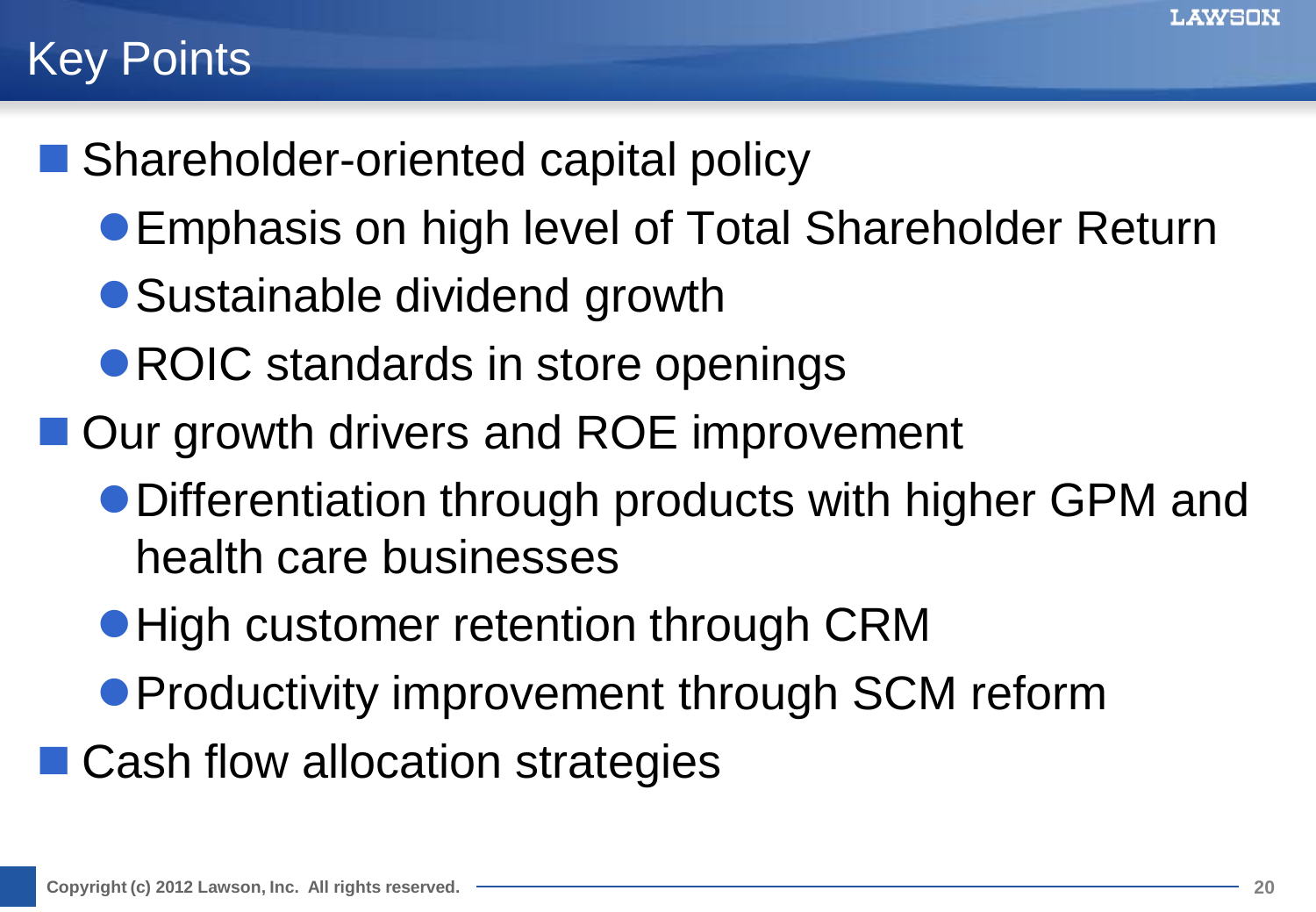### Emphasis on High Level of Total Shareholder Return



### We are focusing on sustainable profit growth and dividend growth and achieving a high level of TSR

\* Three-year TSR = Total return of a stock (capital gain plus dividends) from September 2009 to August 2012 Average of 2 major competitors = Simple average of Seven & i Holdings and FamilyMart (Company estimates)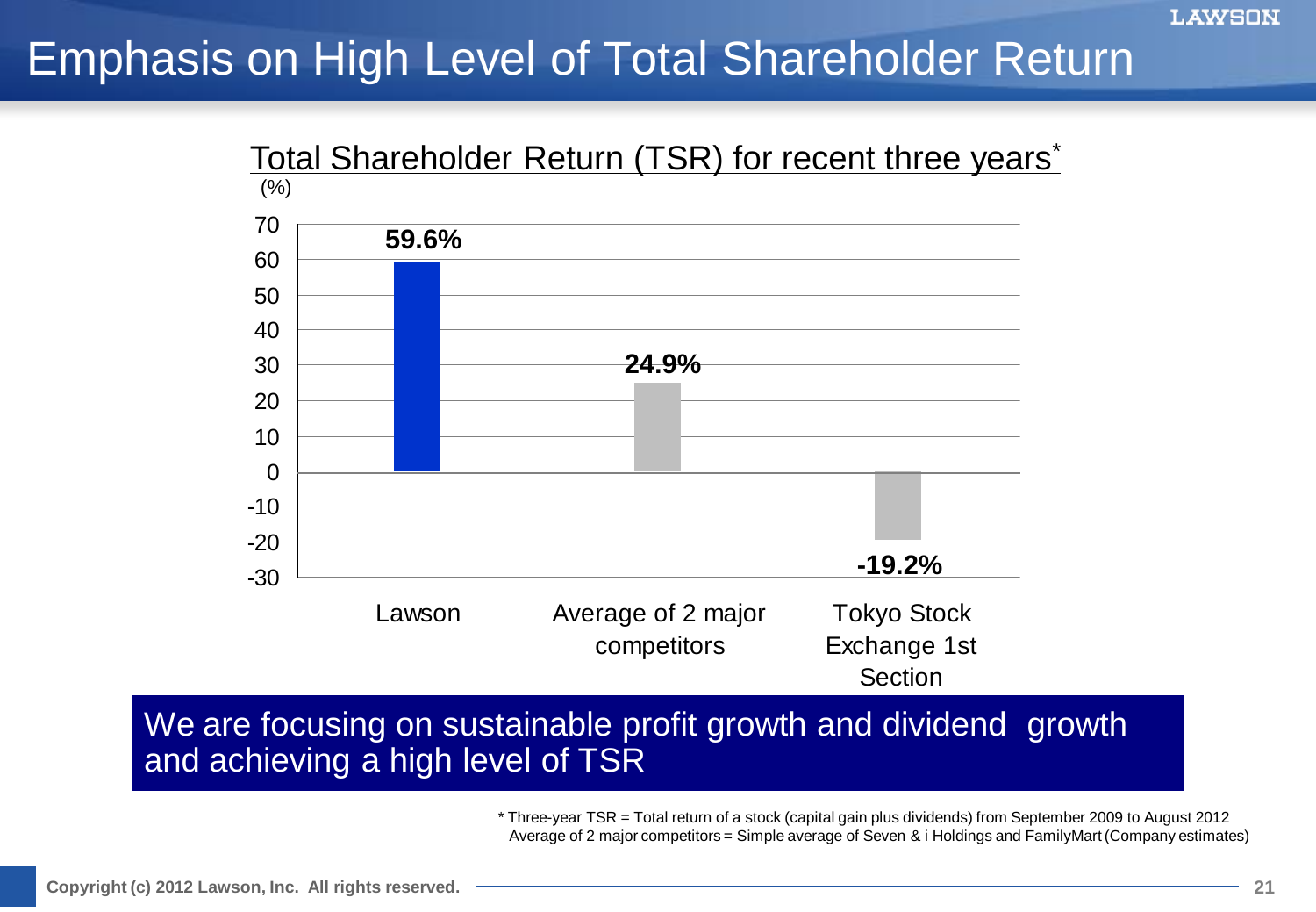### Sustainable Dividend Growth

Consider the appropriate level of dividend yield as a cost which we should pay as the return to our shareholders

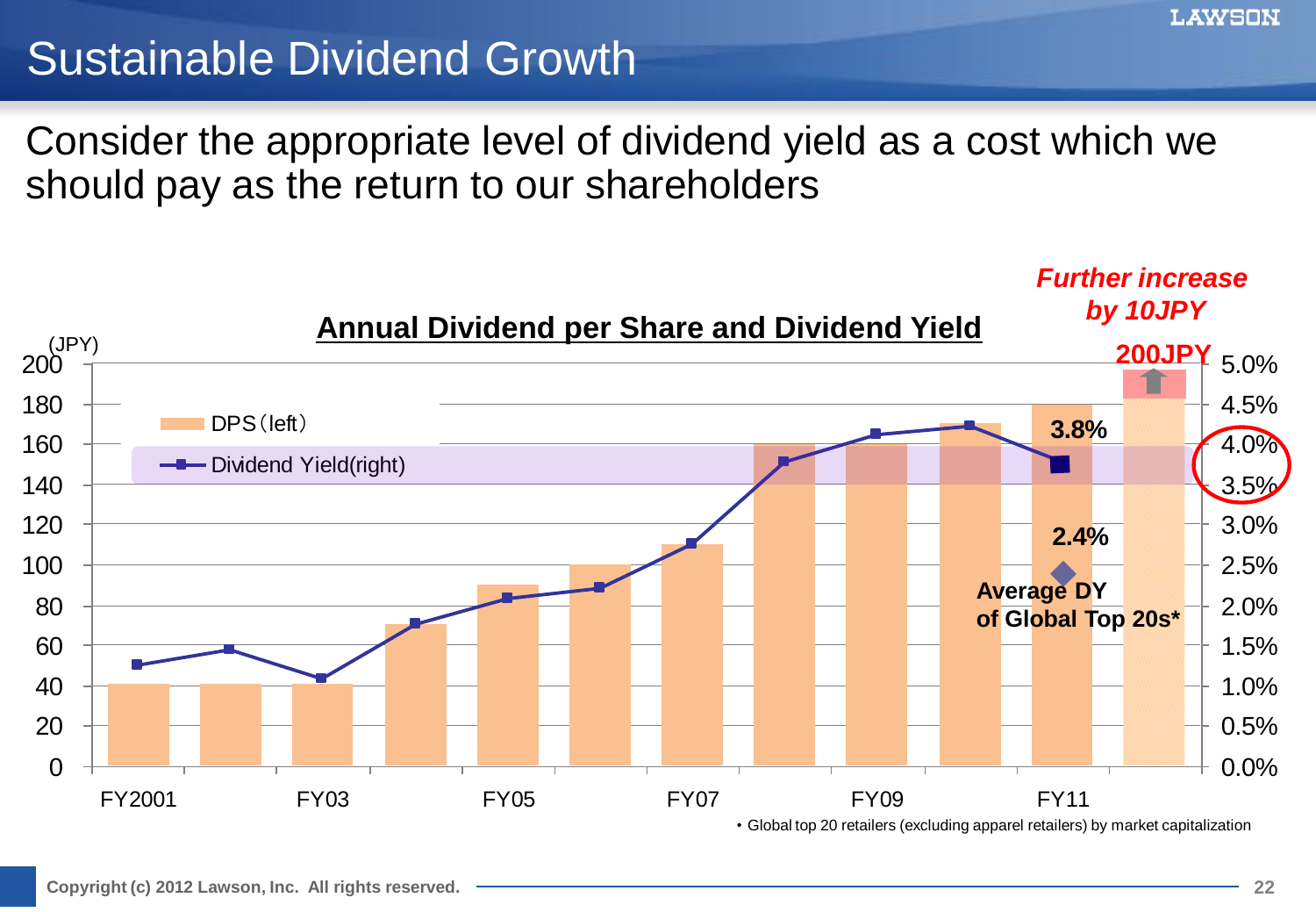#### LAWSON

### ROIC Standards in Store Openings

#### **Change in ROIC in Comparison to Competitors (FY2002-FY2011)**



Although competitors continue to reduce ROIC by excessive store openings, we are focusing on opening strategies based on ROIC criteria.

Note 1 ROIC = After-tax operating profit ( $@$ 40% tax rate)/Averaged invested capital for the period (equity + interest-bearing debts)

Note 2 The horizontal axis indicates changes in number of stores (from fiscal 2002 to fiscal 2011)

Note 3 The arrows indicate changes in ROIC from fiscal 2002 to fiscal 2011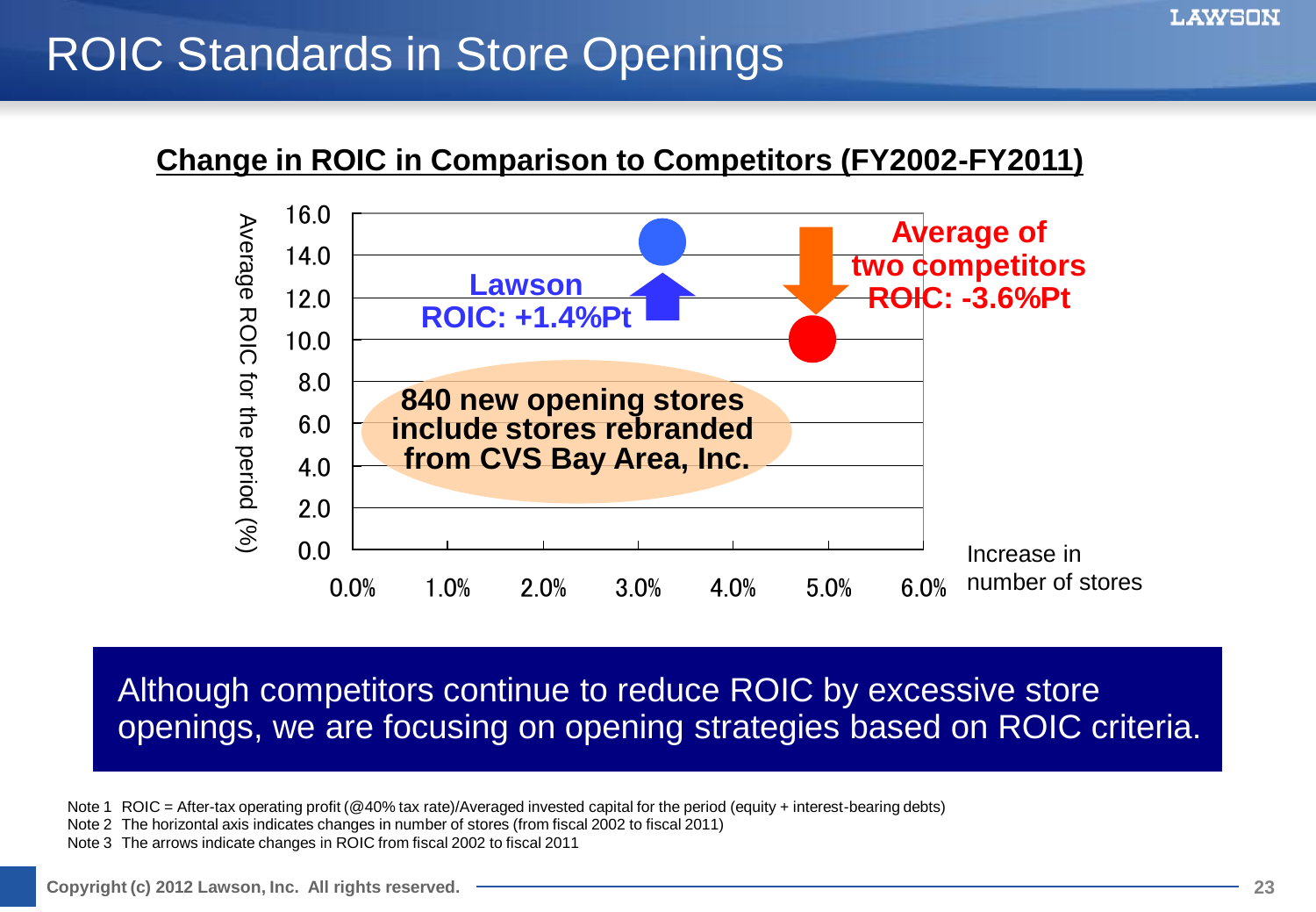## Raising ROE through Three Profit Growth Drivers

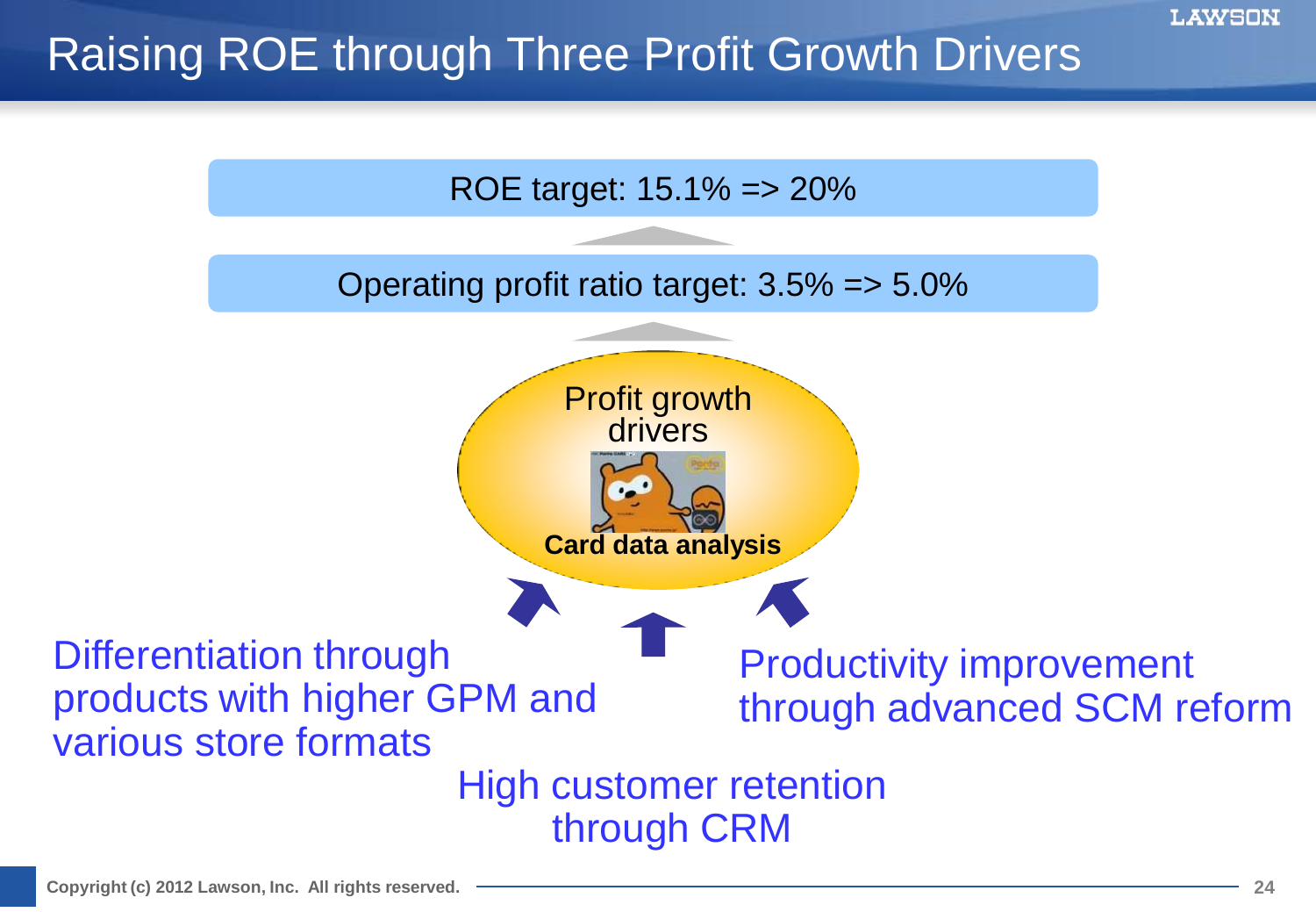## Increasing Original Products with Higher GPM



- **Enhance the line-up of products with higher GPM through SCM reform**
- **More than double sales ratio of OTC Fast Food to over 10% of total sales**

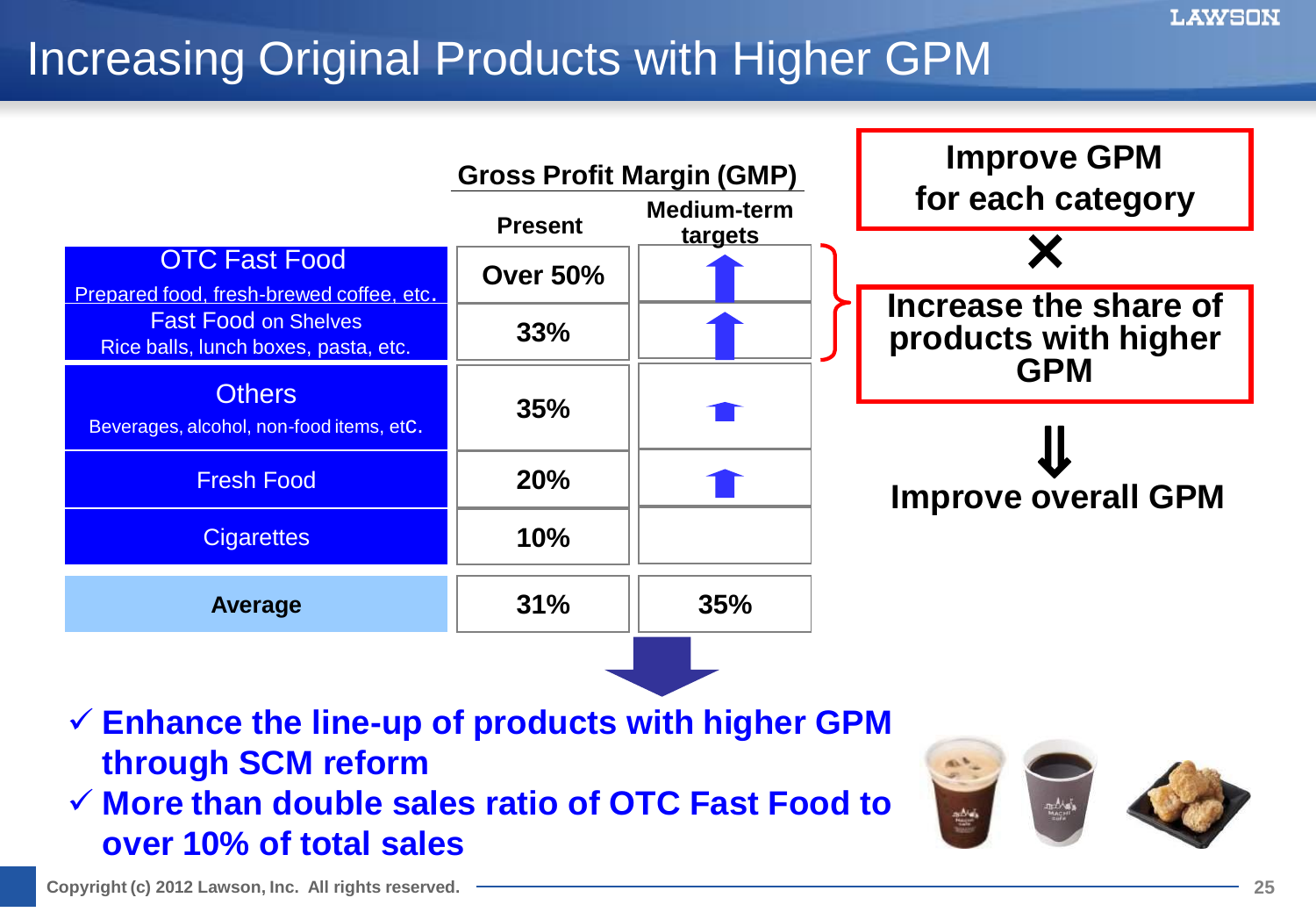### Pharmacy LAWSON and Healthcare Businesses



We acquired 5% of outstanding shares of our business alliance partner Qol Co., Ltd., the pharmacy chain. ⇒ **Enhance our credibility among senior customers, as convenience stores with a registered pharmacist** ⇒**High growth potential in the rapidly aging society**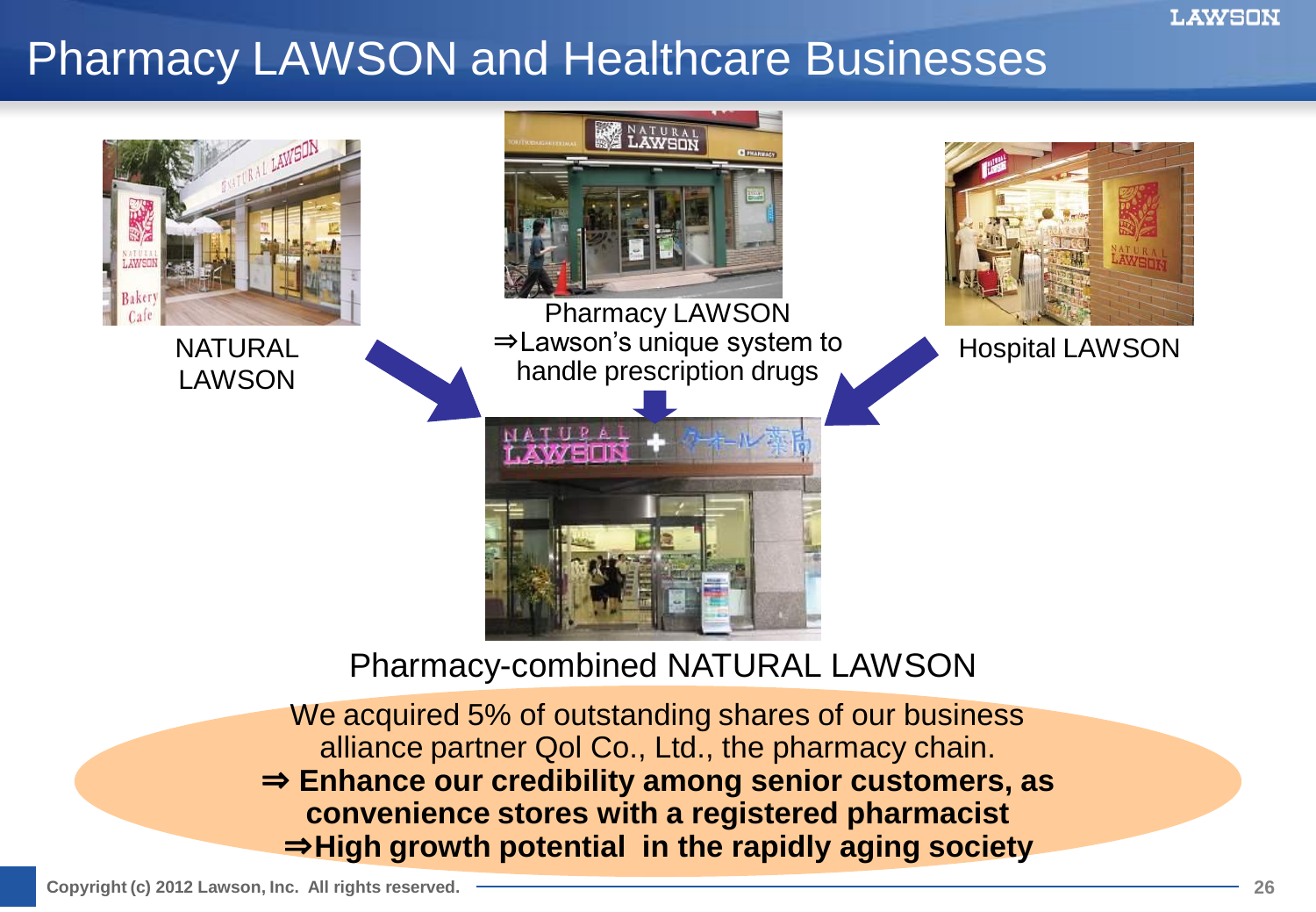### High Customer Retention through CRM



**Differentiated analysis with high accuracy and full leverage of customer profiles** ⇒ **Achieve high customer retention and expansion of customer base**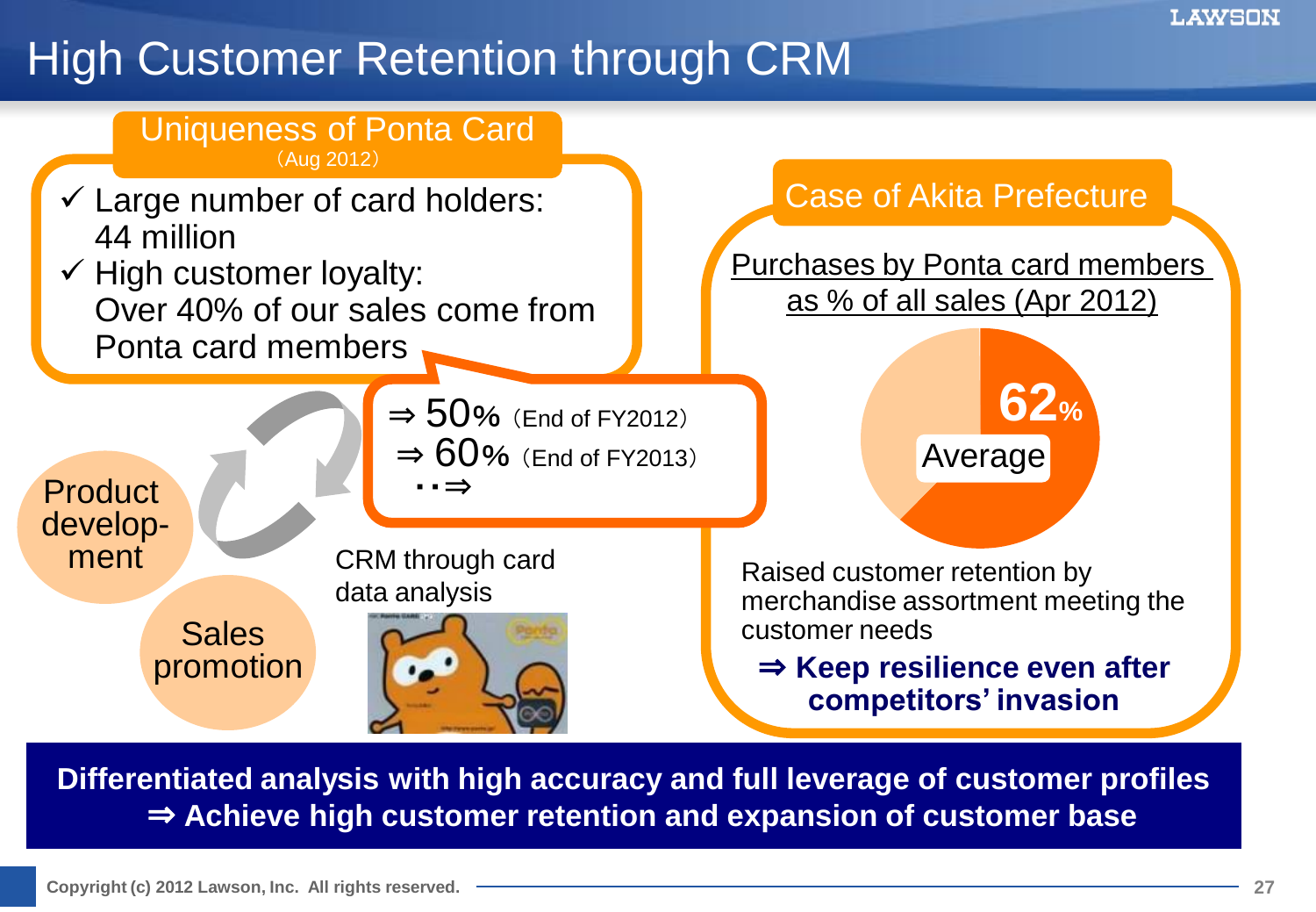### Productivity Improvement through SCM Reform



**We will add value in the value chain and raise GPM (exc. cigarettes) by 4 percentage points in the mid-term through product differentiation, CRM, and advanced SCM reform.**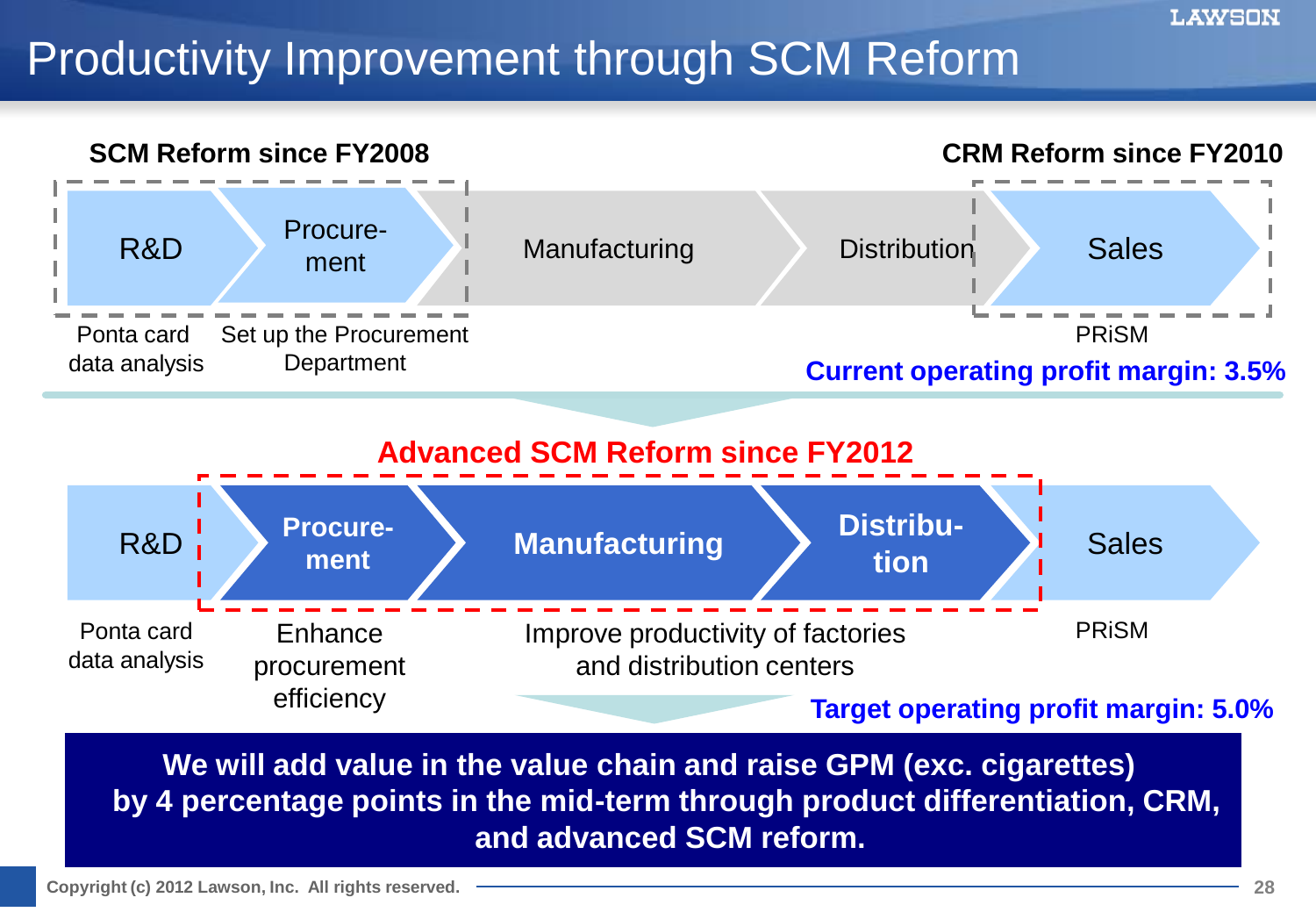## Optimal Cash Flow Allocation and ROE Growth Cycle



**LAWSON**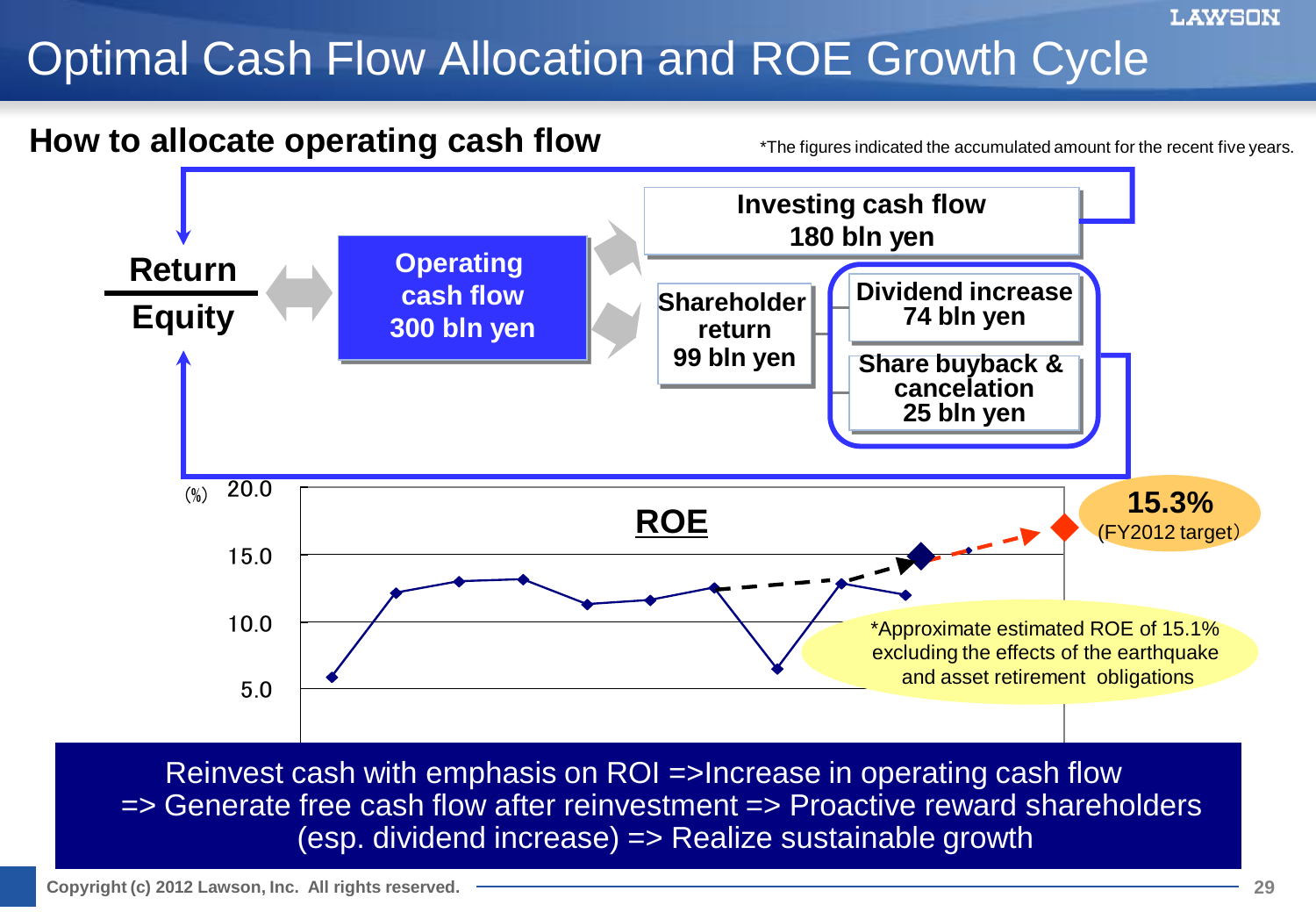### Realize Both Cash Flow Growth and Shareholder Return



**LAWSON**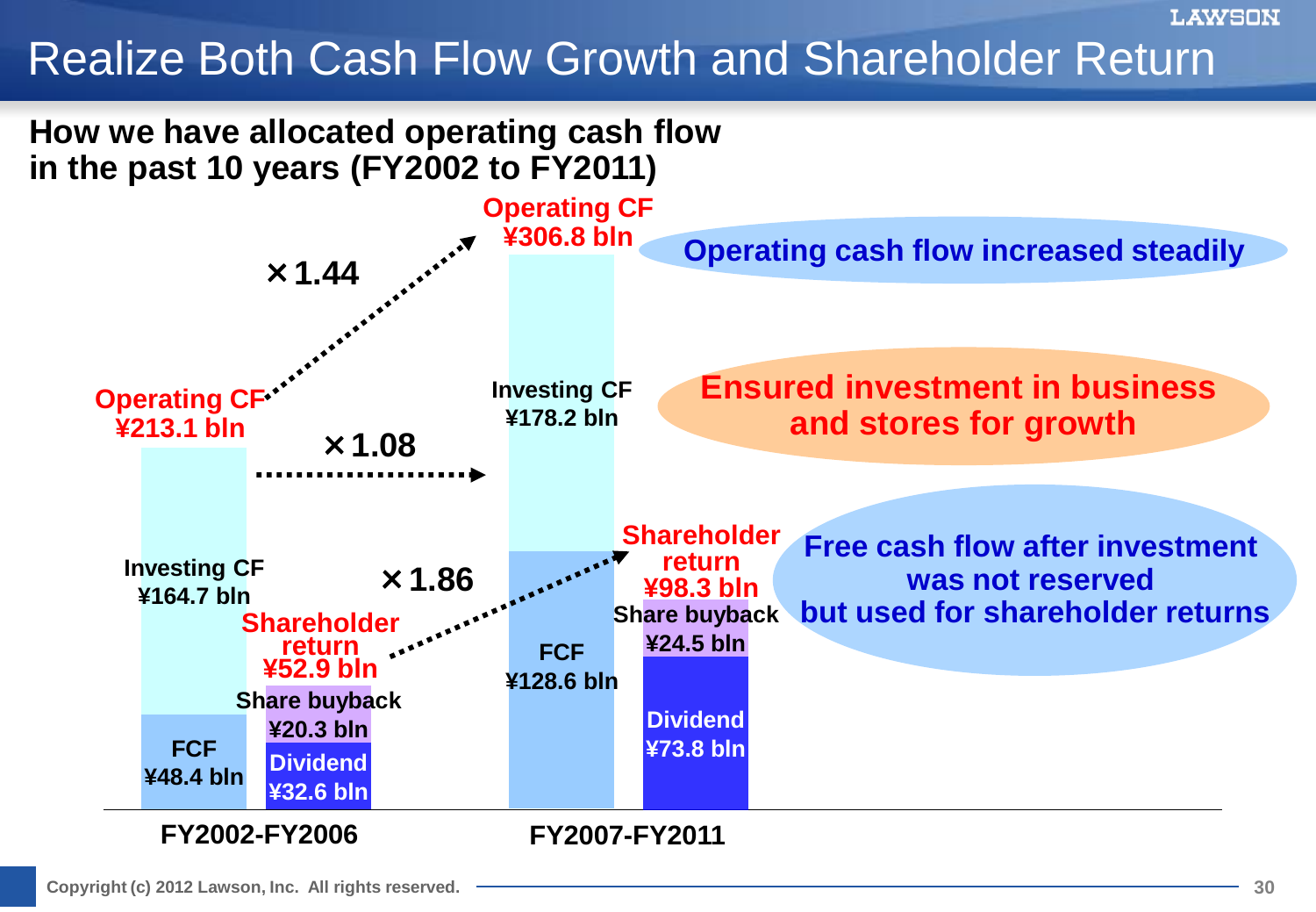#### **LAWSON**

### Roadmap of Medium-term Growth and ROE Target 20%



Initiatives toward our goals of 100 billion yen in operating profit and ROE of 20% ■ Maintain capital discipline with emphasis on ROIC

- Improve GPM by product differentiation, CRM leveraged by Ponta card data analysis and advanced SCM reform
- Capitalize consolidation opportunities with accumulated lessons learned from M&A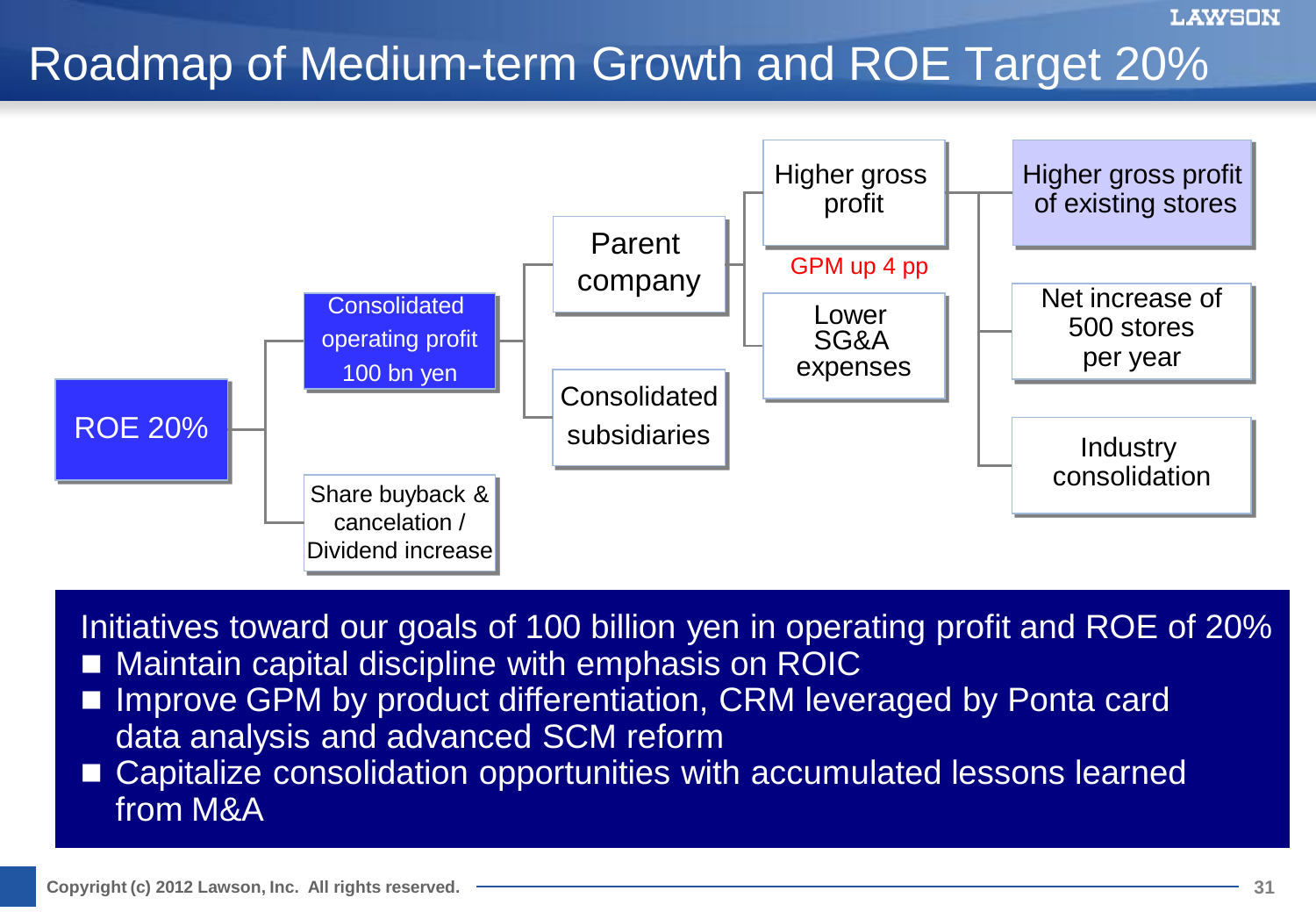**LAWSON** 

# Reference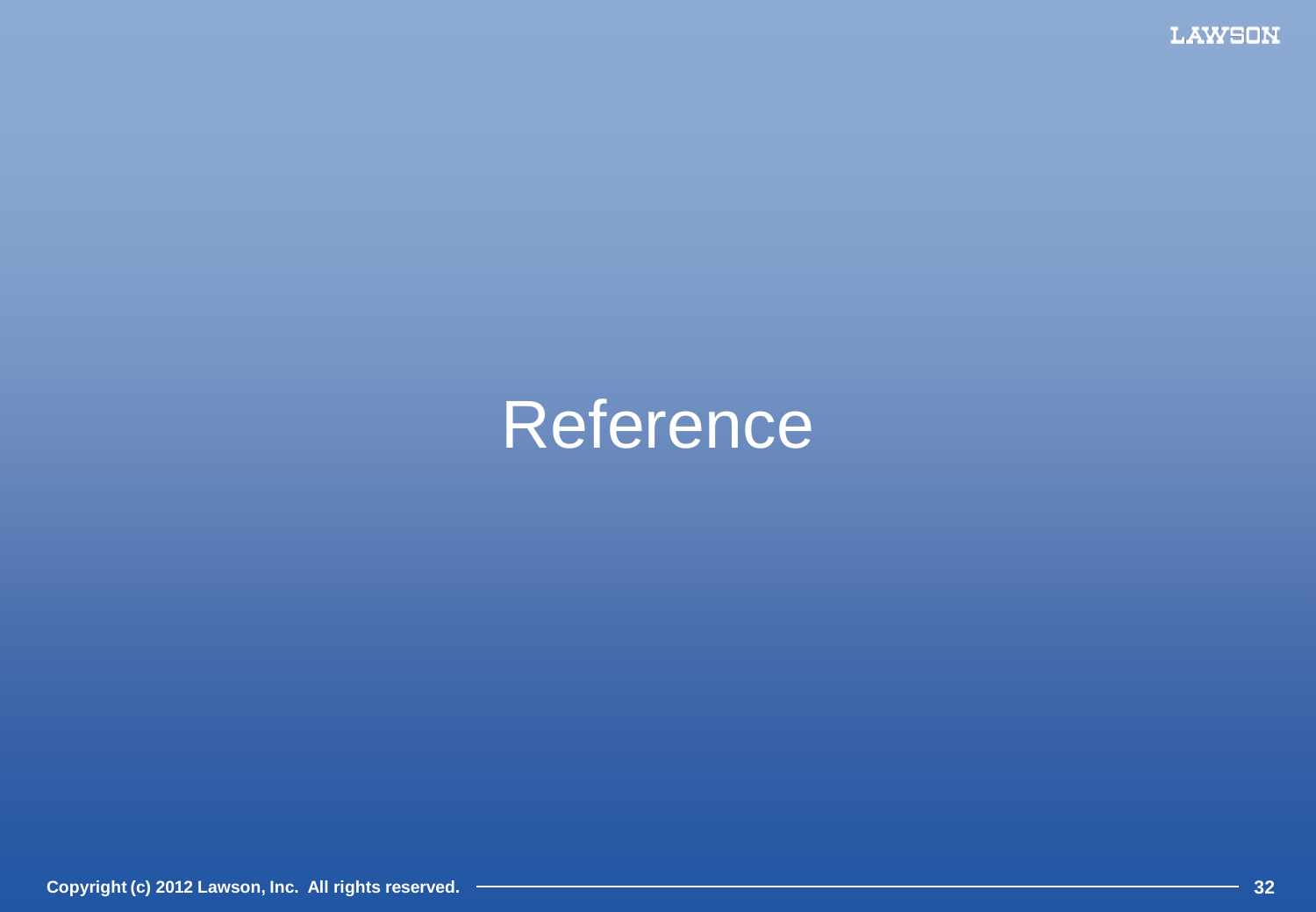### Half Year Breakdown of FY2012 Forecast

|                                       | <b>FY2012</b>          |           |          |                       |  |  |
|---------------------------------------|------------------------|-----------|----------|-----------------------|--|--|
| (Consolidated: Billions of yen)       | <b>1H Initial Plan</b> | 1H Actual | 2H Plan  | <b>Full-Year Plan</b> |  |  |
| Net sales of all stores               | 984.0                  | 970.9     | 979.0    | 1950.0                |  |  |
| Operating profit                      | 34.0                   | 34.5      | 31.4     | 66.0                  |  |  |
| Operating profit ratio                | 3.5%                   | 3.6%      | 3.2%     | 3.4%                  |  |  |
| Recurring profit                      | 33.6                   | 34.2      | 30.8     | 65.1                  |  |  |
| Net profit                            | 16.7                   | 17.8      | 15.5     | 33.4                  |  |  |
| (Non-consolidated)                    |                        |           |          |                       |  |  |
| Gross profit at existing stores (YoY) | 102.4%                 | 102.0%    | 102.5%   | 102.3%                |  |  |
| Net sales at existing stores (YoY)    | 101.0%                 | 101.0%    | 100.0%   | 100.5%                |  |  |
| Gross profit margin ratio             | 30.6%                  | 30.4%     | 30.9%    | 30.6%                 |  |  |
| Change in GPM exc. Cigarettes         | $+0.4%P$               | $+0.6%P$  | $+0.6%P$ | $+0.6\%P$             |  |  |

Note: Figures in italic indicate the revised figures from the initial plan.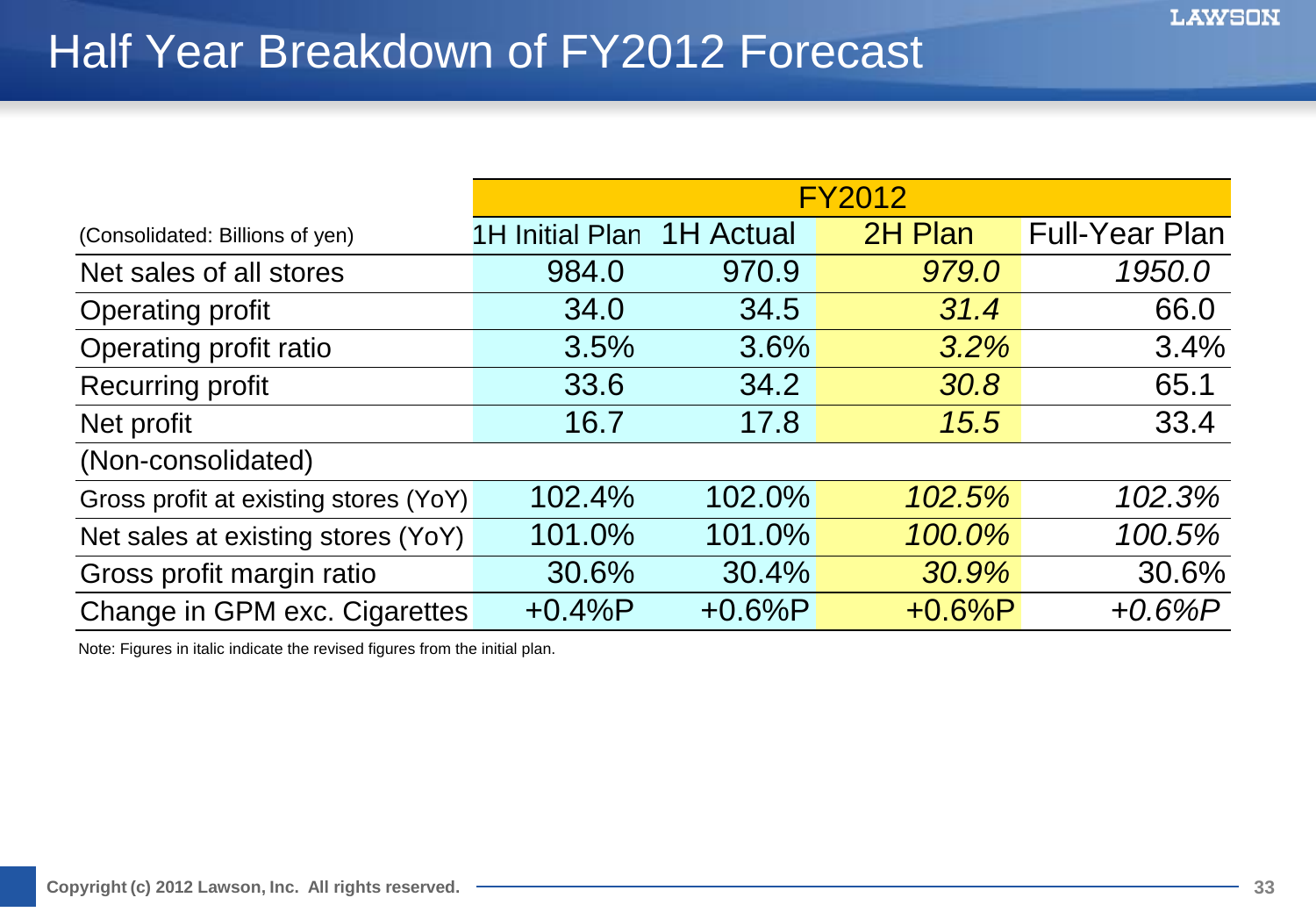|                                  | FY2010-1H | FY2011-1H | <b>FY2012-1H</b> | <b>FY2012</b> |
|----------------------------------|-----------|-----------|------------------|---------------|
| (Consolidated: Billions of yen)  | Actual    | Actual    | Actual           | Plan          |
| New stores                       | 7.1       | 9.8       | 18.6             | 34.0          |
| <b>Existing stores</b>           | 3.7       | 4.8       | 3.9              | 11.0          |
| <b>IT-related</b>                | 4.3       | 3.7       | 2.7              | 6.0           |
| Other                            | 0.6       | 0.4       | 1.3              | 2.0           |
| Subtotal for capital expenditure | 15.8      | 18.8      | 26.7             | 53.0          |
| Depreciation and amortization    | 15.7      | 17.9      | 20.8             | 44.1          |

Note: Figures in italic indicate the revised figures from the initial plan.